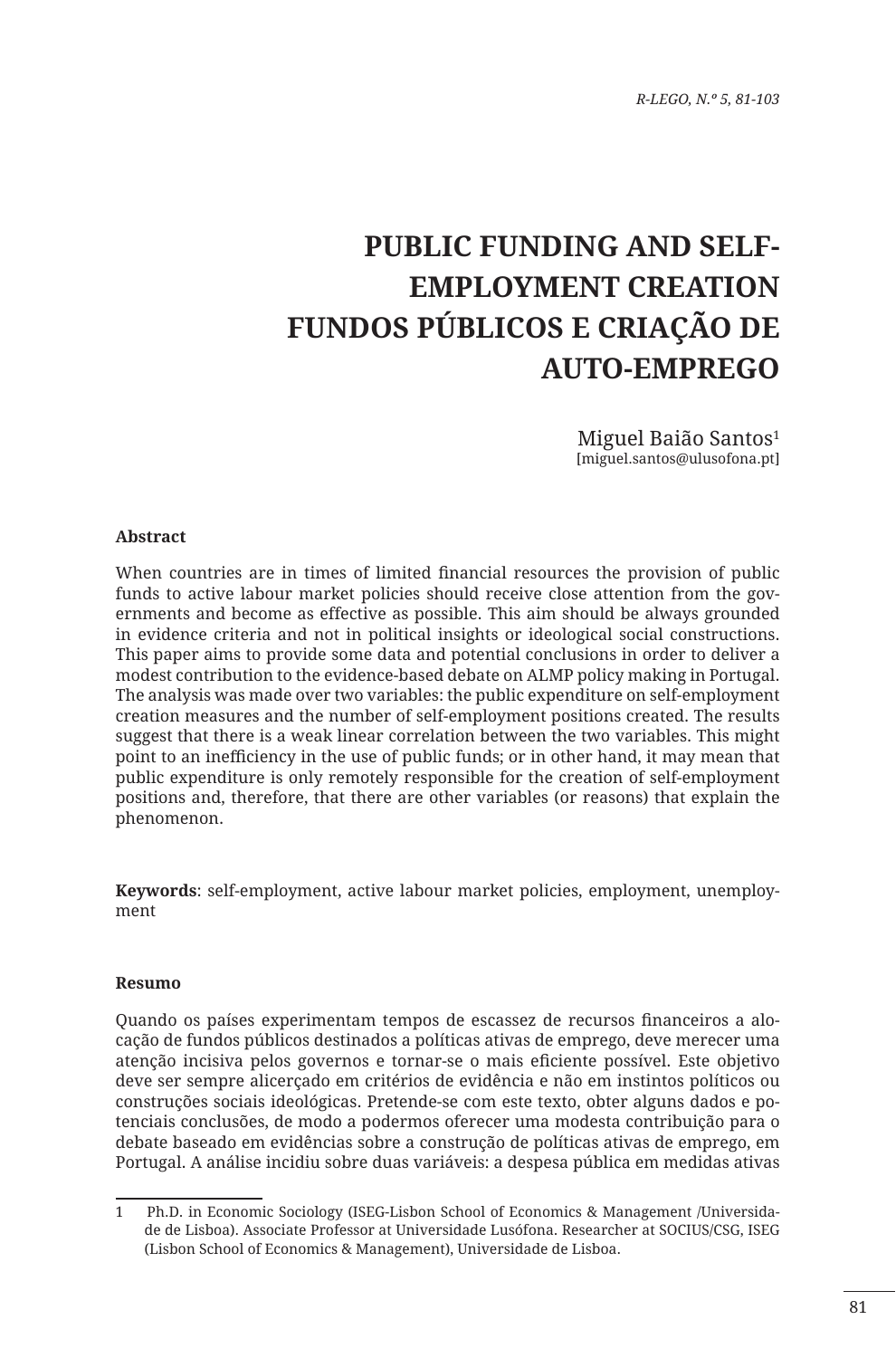de criação do próprio emprego, ou empresa, e o número efetivo de empregos assim criados. Os resultados sugerem que existe uma correlação linear fraca entre estas duas variáveis. Tal pode eventualmente indicar uma ineficiência na utilização dos fundos públicos. Ou, por outro lado, pode significar que a despesa pública é apenas remotamente responsável pela criação do próprio emprego e que, portanto, existem outras variáveis (ou razões) que explicam o fenómeno.

**Palavras-chave**: autoemprego, políticas ativas de emprego, emprego, desemprego

## **Introduction**

The rise of unemployment rates all over Europe, as a result of a major recession mainly later 2008, has inevitably carried labour market policies back to core of public policy debate. The main aim of all governments is to move the equilibrium (OECD, 1998) of public expenditure on labour market policies away from passive measures towards spending on Active Labour Market Policies (ALMP) and so help to reduce structural unemployment. This was verified by Card, Kluve & Weber (2010) as they find that ALMP tend to have larger effects in periods of slow economic growing and higher unemployment.

Thus, ALMP are currently the main public gears to smooth the social effects and dissimilarities resulting from unemployment. In terms of activation policies, OECD (2015) includes in ALMP all social expenditure (other than education) which is aimed to improve the beneficiary's prospect of finding gainful employment or to increase their earning capacity. From the point of view of labour demand, examples of these ALMP are start-up incentives and other self-employment measures.

The available data, from the main European statistical providers, consistently show a decrease in the amount of self-employment creation in Europe. However, in some countries public expenditure in self-employment creation has risen every year. Yet relatively little is known about the determinants of self-employment, especially the effects of government policy instruments on the self-employment rate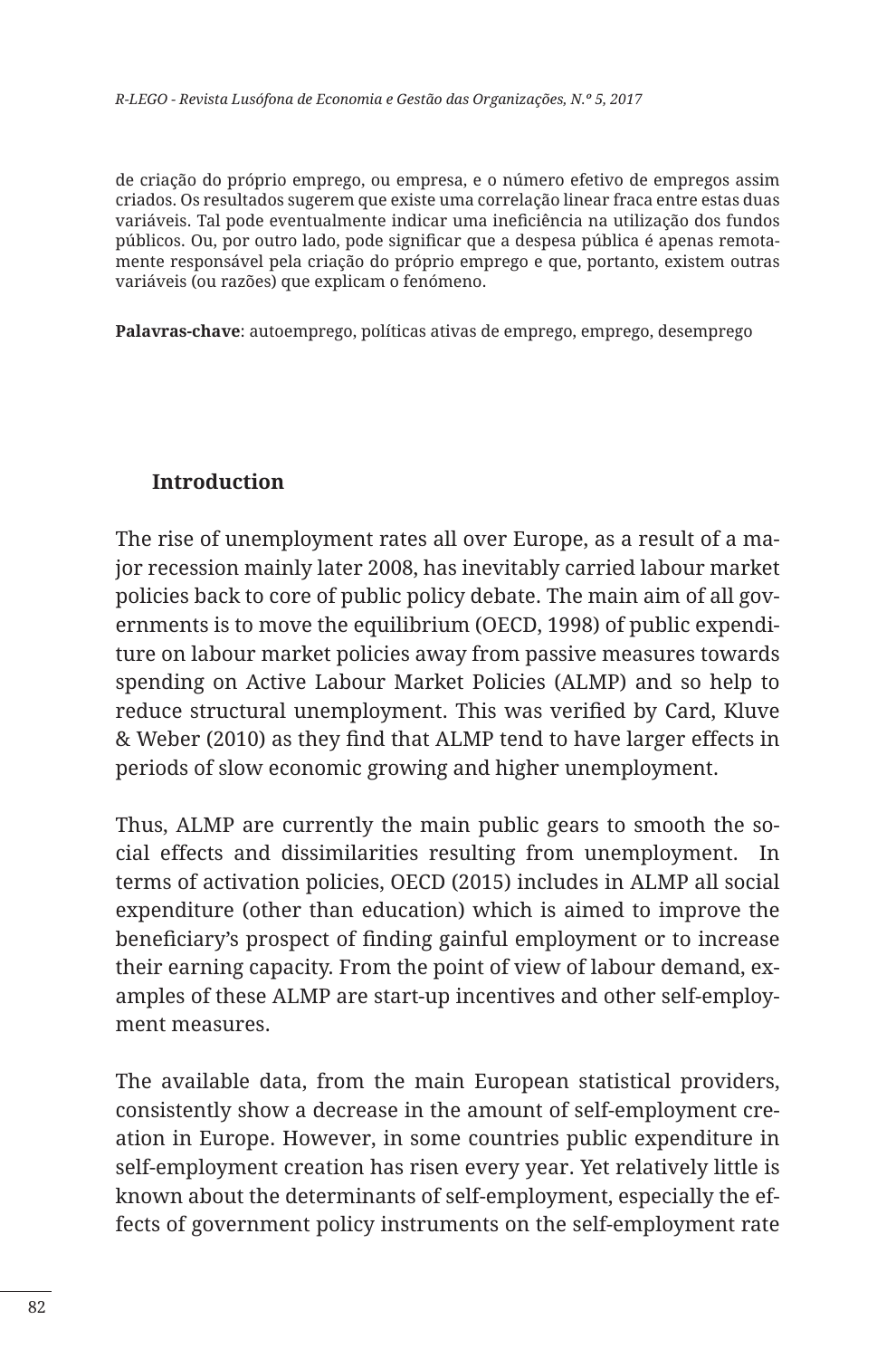(Parker & Robson, 2004). Moreover, the huge amount of literature, studies and research produced on this subject repeatedly displays dissimilar conclusions.

Setting self-employment creation through Portuguese public measures as the dependant variable, and public expenditure as the independent variable (and grounded on those findings and studies) this paper seeks to analyse whether or not this ALMP produces the desired outcomes. This paper aims to provide some figures and potential conclusions in order to provide a small contribution to the evidence-based debate on ALMP policy making in Portugal.

# **1. Theoretical Framework and Studies in Measuring ALMP Effects**

One of the most recent typology for ALMP was proposed by Brown and Koettl (2015). These authors divide the ALMP into three categories related with the target: labour demand, labour supply and labour market matching. This latter category aggregates the public policies that provide incentives for creating employment and includes self-employment creation measures and/or business start-up support. The programmes (or measures) can change from country to country according to assorted criteria, for example, the sort of payment and the level of support or training provided (Cueto and Mato, 2006). The model of subsidization can be a fixed payment or a lump-sum grant (*idem*). Simultaneously, the scheme can offer further services such as training (voluntary or as a prerequisite for participation) and/or other support (advisory mechanisms) (*ibidem*).

This paper is focused on the labour market matching category.

Today the ALMP have become one of the most important elements of the European Employment Strategy (EES), and are highly recommended as a tool to boost employment (OECD/European Union, 2015), but there are different conclusions and discussions about their real

\*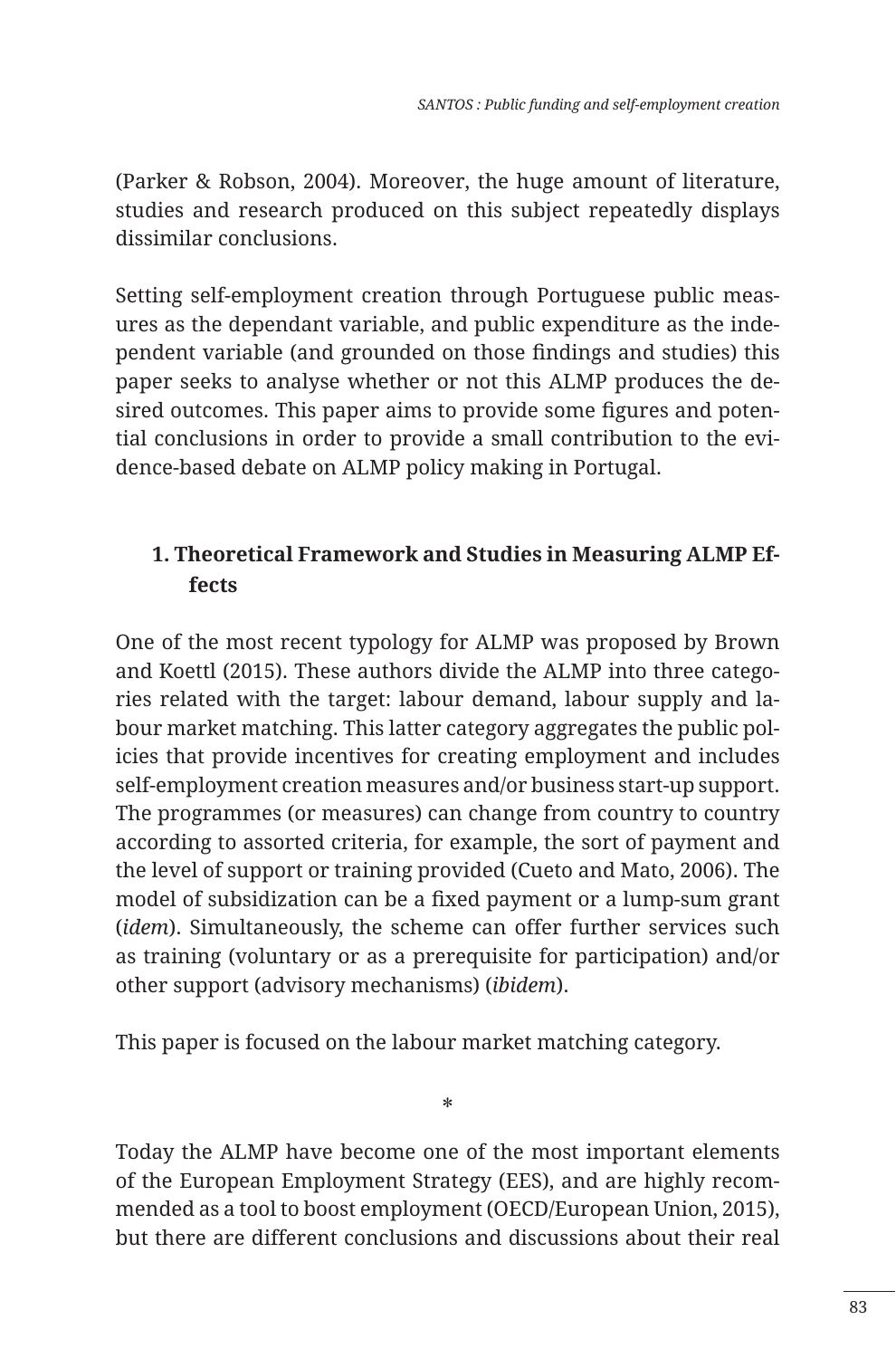effectiveness (Jovan and Jonel, 2011). Evidence about the impact of ALMPs on unemployment is currently grounded in macro or microeconomic frameworks (Martin, 2014). In this paper the distinction is not made, as it is in the literature review, as this paper aims to take a most likely holistic view about this social phenomenon.

In 1996, in the OECD's framework, Robert Fay conducted a study reviewing the evidence from programmes evaluations on the effectiveness of some ALMP to help unemployed to return to labour market. According this author there are policies that work for the most part of unemployed people. However the capability of ALMP to aid a large numbers of unemployed, at any given time, is restricted. In part, this relates to decreasing returns in extensive programmes (especially in training policies). In part, this is linked to labour market distortions that can be introduced or intensified with extensive programmes. In contrast, a large number of small well-targeted programmes may be costly if there are large fixed costs to start new programmes. Among other recommendations he identified the following policy implications based on results of assessments of public aid for starting an enterprise: a) these programmes only work for a small subset of the unemployed population (usually, these look to be men, mostly under 40 with relatively higher education levels and whose current status of unemployment is relatively short ); b) these programmes or measures may be better designed and used for the relatively short-term unemployed; c) it is unclear if the financing format has a significant impact on the outcome, because these individuals are liquidity-constrained, so an initial lump-sum (e.g. receiving the overall unemployment subsidy in one single sum ) may be more effective; d) those who get money from other sources, e.g. family and/or friends, may be more driven to survive.

Elmeskov et al. (1998) worked over annual data from 19 OECD countries in the period 1983–1995. The variable used to proxy active policies was the public expenditure on ALMP per unemployed person relative to the output per capita. The study found that ALMP spending has a negative impact on the unemployment rate, yet is only marginally significant.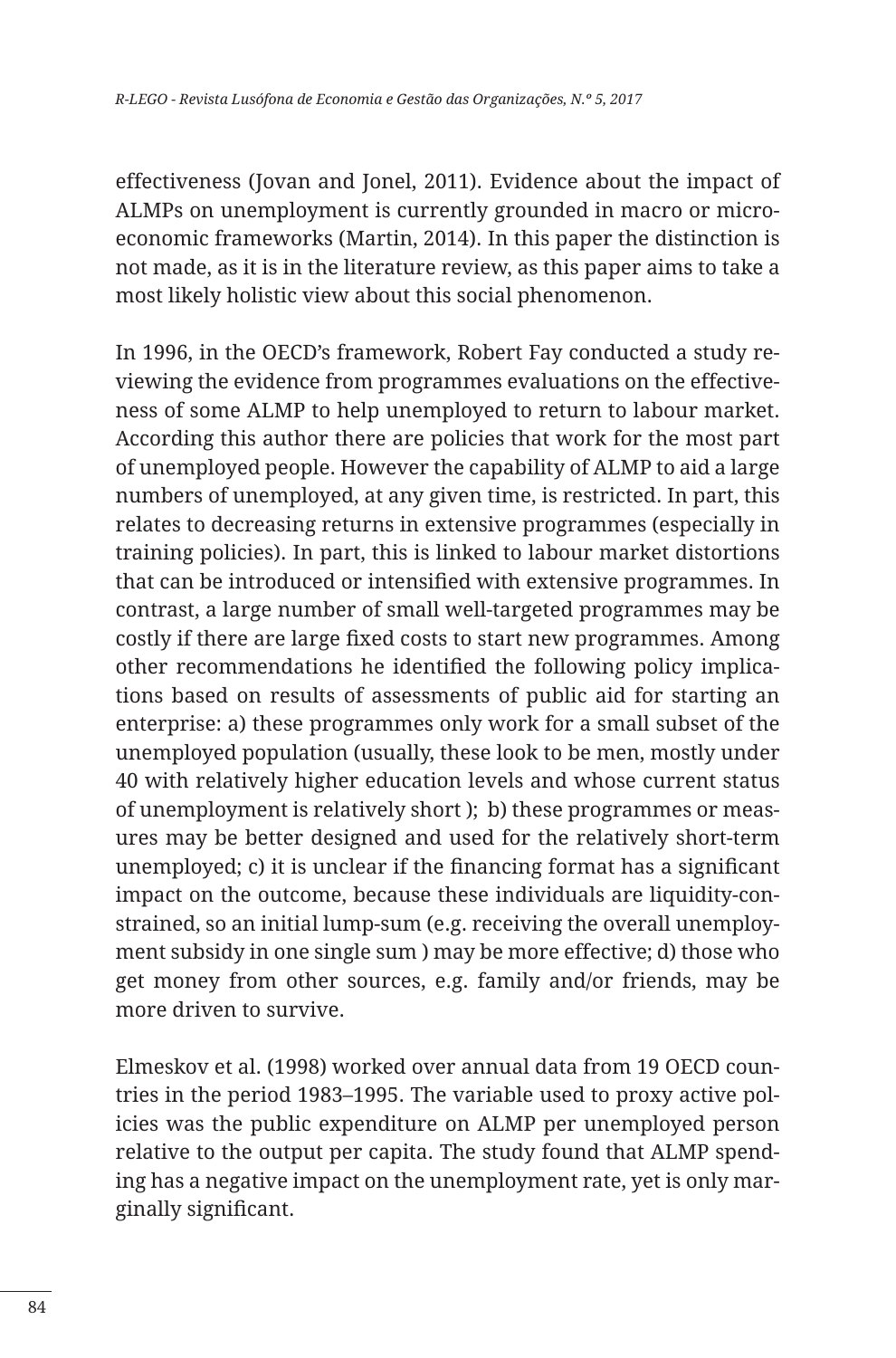A study conduct by Heckman, et al. (1999) upon ALMP, revealed that these programmes are often ineffective and for most groups of participants the benefits are discreet or even modest. According to these authors, many ALMP initiatives do not have a positive cost-benefit test. Therefore, there are two explanations why the private and social advantages of these programmes are generally small: first, the per-capita expenditures are usually small, relative to the deficits that these programmes are being asked to address (in order to generate extended gains they would have to be related with very large internal rates of return); second, services are targeted toward relatively unskilled individuals (Heckman et al., 1999). This last finding was corroborated in latter studies (Albiol et al.2015) that confirmed that self-employed people need more basic and specialized (or technical) skills than salaried employees.

Also in 1999, Nickell and Layard conducted a study over two 6-year averages from 20 OECD countries in the period 1983–1994. The ALMP variable studied was the spending per unemployed person as a percentage of GDP per member of the labour force. This study concluded that spending on ALMP has a negative impact on the unemployment rate and no major effect on the employment-to-population rate.

In a study of self-employment firms carried out in Germany, Pfeiffer and Reize (2000), found a lack of any significant impacts on employment growth and a significant negative impact on firm survival. The results do not seem to support the effectiveness and efficiency of bridging grants as an instrument for creating employment through the promotion of self-employment from unemployment. One reason for this result is likely to be the design of the programme, which seems to support opportunistic or myopic behaviour in the group of unemployed persons who received bridging subsidies (Pfeiffer and Reize, 2000).

Martin and Grubb (2001) in their study of evaluations, conducted between 1985 and 2000, concluded that the impact of some public measures being implemented in the labour market do not have encouraging results (in terms of increasing employment and earnings). They do however underline that there are some programmes that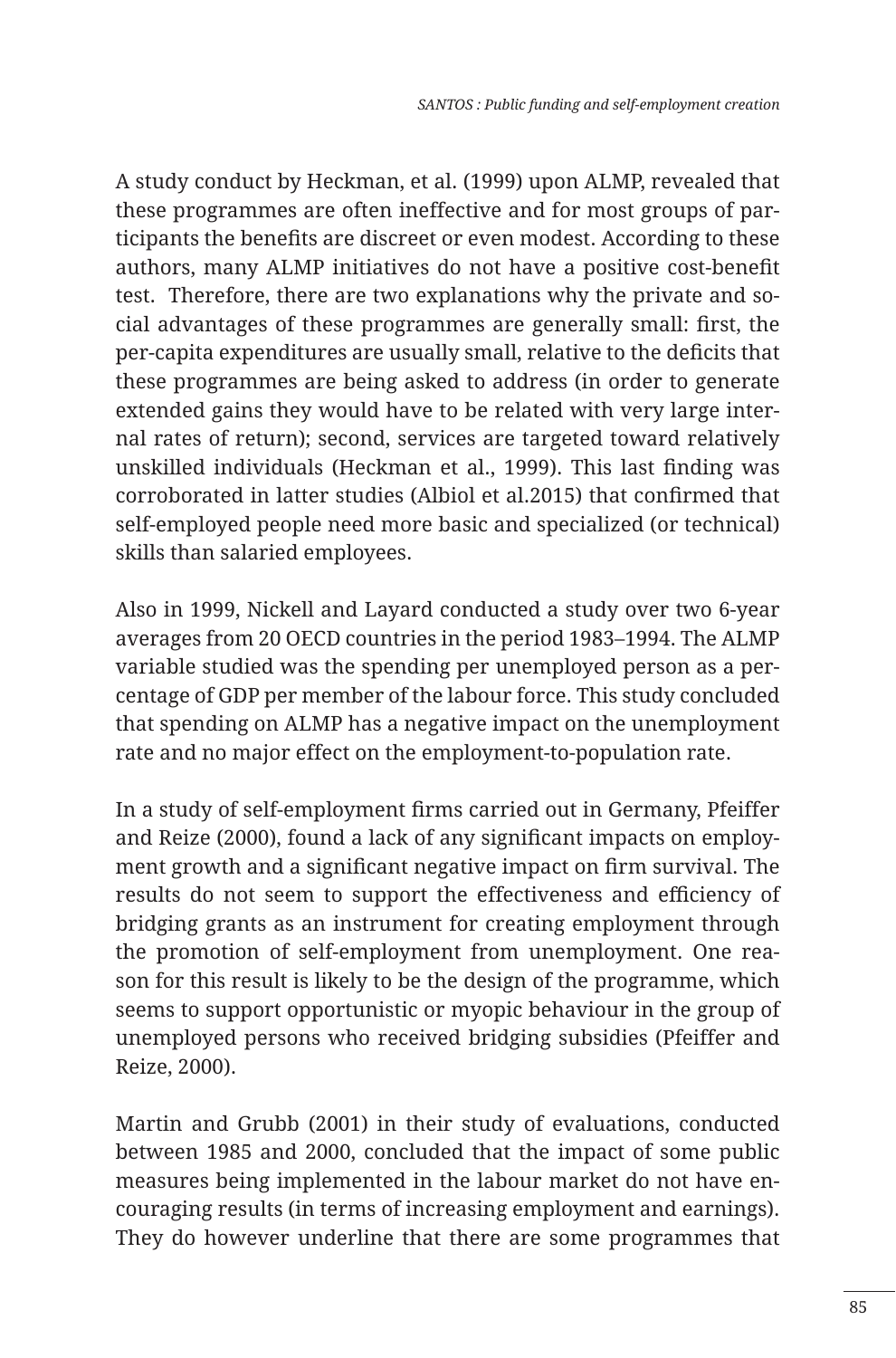provide positive indicators, such as counselling, subsidies for employment in the private sector and training, but with a note that the effects are small. The same conclusion was verified ten years later by Vlandas (2011).

Card et al. (2010) stated similar conclusions as they argue that subsidised public sector job programmes are generally less successful than other forms of ALMP. These researchers have assembled and analysed a sample of impact estimates from 207 studies on ALMP. They argue that it is central to differentiate between impacts along time horizons since the end of the programmes or measures, and to consider how the time profile of impacts varies by the category of ALMP. They also studied the importance of unemployed heterogeneity, and look for evidence that specific subcategories of unemployed may benefit more or less from particular categories of programs. With regard to the impacts of different types of ALMP, Card et al. (2010) find that the time outlines of "work first" style job search support and sanction/threat programs differ from the profiles of "human capital" style training and private sector employment grants (e.g. private unemployment assurances). Work first programs are likely to have higher short term effects, while training programs have small (or in some cases even negative) short term impacts. This team also stated that public sector employment programs have small or even negative program impacts at all-time horizons. With regard to the state of the labour market, they find that ALMP tend to have larger impacts in periods of slow economic development and higher unemployment rates.

In 2002, Calmfors et al. among other findings concluded that: a) public measures only slightly help to match supply, b) demand for labour and subsidized employment positions results in a high level of substitution (displacement), and c) training measures are not effective. In general, public measures help to reduce unemployment, but at the same time do not have an impact on the aggregate level of employment. The biggest impact was achieved in increasing activity level. A further important conclusion of the study is that the programmes lose their effectiveness with an increase in volume, so, in terms of policy making, it is advisable to keep the volume at a low level.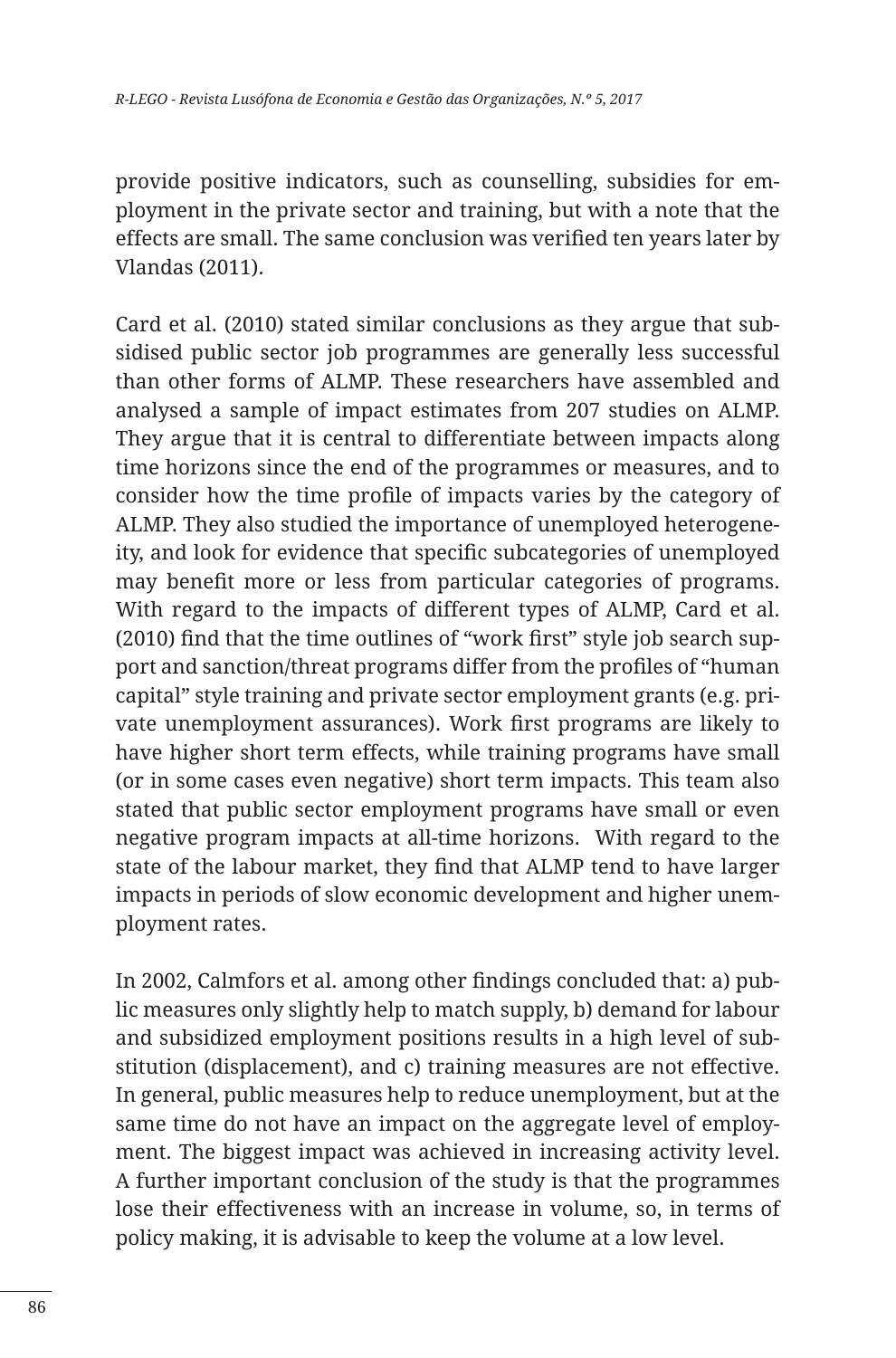Using panel data for 15 industrialized countries in the 1990s, Estevão (2003) found that ALMP raised employment rates in the business sector. He found that direct subsidies for job creation were the furthermost effective, among several ALMP. According this author, whether ALMP are cost-effective from a public expenditure point of view remains to be verified, but they are not alternatives for broader and holistic policy reforms. Although the global positive impact of ALMP on employment rates, their budgetary effort is high for all countries and they are likely to be conditional on diminishing earnings as employment rates increase. At certain employment levels ALMP could recuperate their cost (or not) if they results are to place the users into employments and these benefits are removed.

Using annual data from 19 OECD countries over the 1985–1999 period, Boone and Van Ours (2004) assessed the impact of several types of active measures on the unemployment rate and the employment-to-population rates. They found that expenditure on labour market training programmes has the largest (positive) impact on labour market outcomes. However, public expenditure on public employment services looks like to reduce the unemployment rate but does not affect the employment-to-population rate. Public expenditure on employment incentives looks to be largely ineffective for reduce the unemployment rate or improving the employment-to-population rates.

Studying the Swedish labour market, Henrekson (2005) settled that the structure of public incentives for self-employment has a negative impact on the return to entrepreneurial behaviour both in relative and absolute terms. The reasons are due mainly to the taxation of entrepreneurial income, muted savings incentives and strict and rigid laws on labour security.

Atherton (2006) argued that the challenges for public intervention and funds allocation to entrepreneurships and/or start-ups are twofold. The first is to assess whether the start-up has genuine potential for sustainability. Start-ups that are weak in both capability and business proposition do not in themselves present a case for public funding (in that the risk of failure is likely to be high in such speculative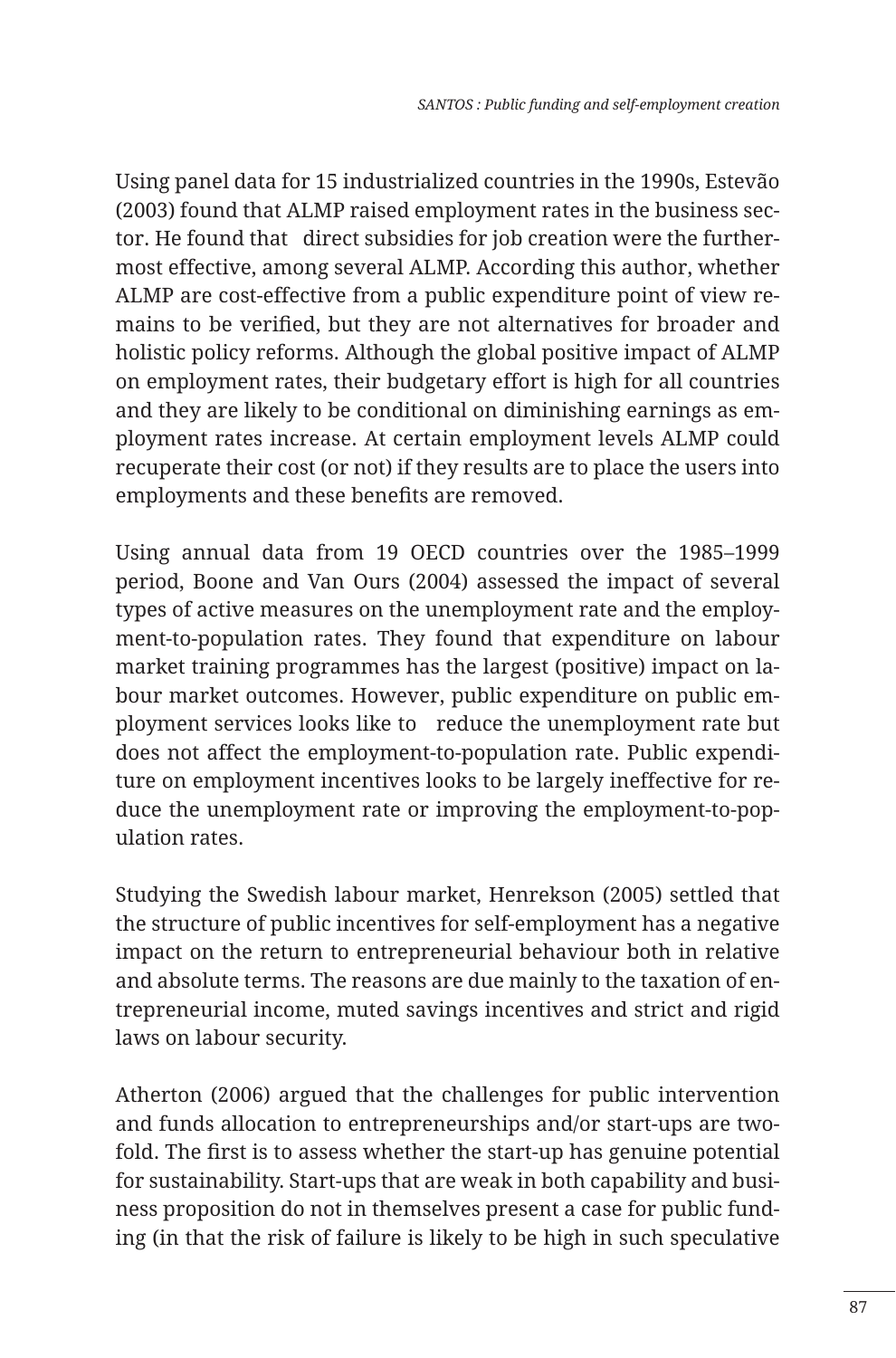and marginal ventures). In these cases, non-provision of public support, and perhaps advice and guidance not to start, can be the most efficient allocation of public funds. The second one is to identify under what circumstances public intervention can improve prospects not only for future start-up, but also for survival and growth.

 The European Commission (2006) in a study about the employment in Europe, argue that some ALMP specifically, employment grants (or start-up loans), together with counselling, can promote or encouraging self-employment and/or the creation of small enterprises. Though, assessments strongly suggest that this sort of programmes seems to help only a marginal target of unemployed, namely relatively young men usually with higher levels of education, which already have a trend to have the required entrepreneurial skills and motivation to survive in an entrepreneurial framework.

Baumgartner and Caliendo (2007) conducted a research on two German programmes, in order to estimate the effectiveness and efficiency of the public expenditure. They concluded that one of the programme's funding of individuals (to start self-employment) not only helped them to enhance their employment status and earn more income, but also saved public financial resources by reducing spending on unemployment benefits.

Caliendo et al. (2008) assessed the employment effects of job-creation schemes on the participating individuals in Germany. In general the findings of these researchers are quite disappointing because most of the effects are insignificant or negative. Participation in programmes does not help the unemployed people to reintegrate into regular (unsubsidised) employment. Besides, if the analysis relies over cumulated effects in the full observation period and over a cost-benefit analysis, the scarce positive aspects are likely to disappear completely. The relatively high costs of job-creation measures make it likely that these programmes have to be rated as failures from the cost-benefit side. This would clearly help to judge the performance of job-creation measures at a deeper level in all countries.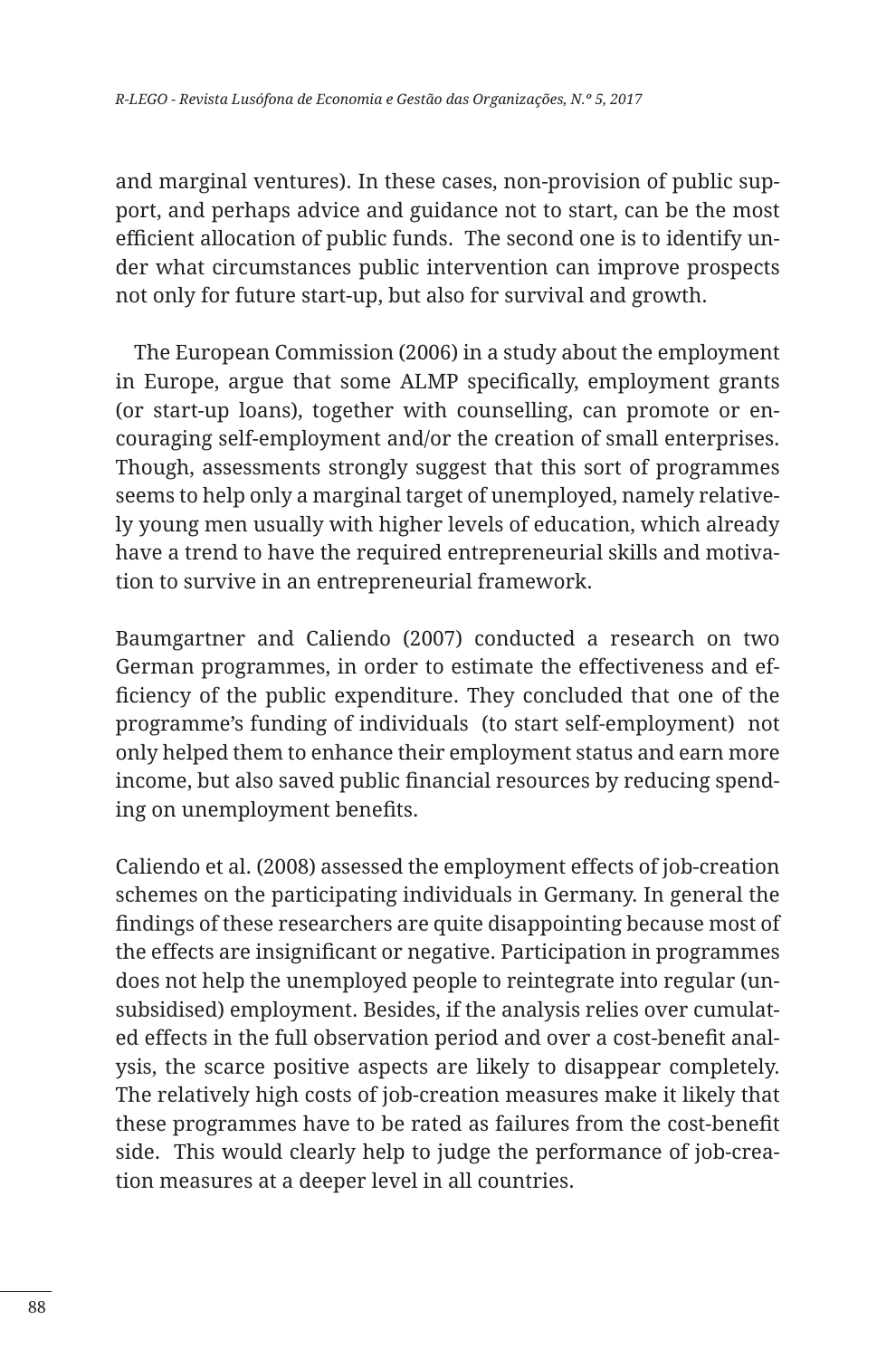In 2009, Scott Shane concluded that it is bad public policy to encourage entrepreneurship. He argued mainly that: a) there is no evidence that unemployed people create too few or the wrong businesses in the absence of public intervention, and a lot of evidence that these policies lead people to start marginal businesses that are likely to fail, have little economic impact and generates minor employment positions; b) there is no evidence that creation of new enterprise causes economic growth; rather, economic growth probably causes people to start businesses; c) new firms do not create more jobs than existing firms; to get to 50 percent of net new jobs created by "new" firms, we have to consider all firms that are nine years old and younger to be "new" and d) the jobs in start-ups pay lower wages, offer scarcer benefits, and are more likely to disappear over time than jobs in existing companies.

Koellinger and Minniti (2009) provided evidence that substantial unemployment benefits are negatively related to emerging entrepreneurship, regardless of entrepreneurial motivation and form. So, higher unemployment benefits tend to reduce the whole entrepreneurial tendency of a country. The results of this two authors suggests that if entrepreneurial activity is significant for economic progress, then the opportunity costs of unemployment assistances may be higher than it is usually supposed in labour economics studies.

Kluve (2010) argued in a different way. Training measures are likely to have a modest impact on employment rates improvement. Compared with training, subsidies and support programmes to employment had a 50% positive effect. The analysis made by this author over 96 academic studies from 19 countries, presented a positive finding in modern forms of active programs that drive the marked differential pattern of program success. Modern private sector incentive schemes and programmes are those ones that work successfully and that modern types of "Services and Sanctions" are the mostly effective. It also seems that ALMP are more likely to be successful when the unemployment rate is higher.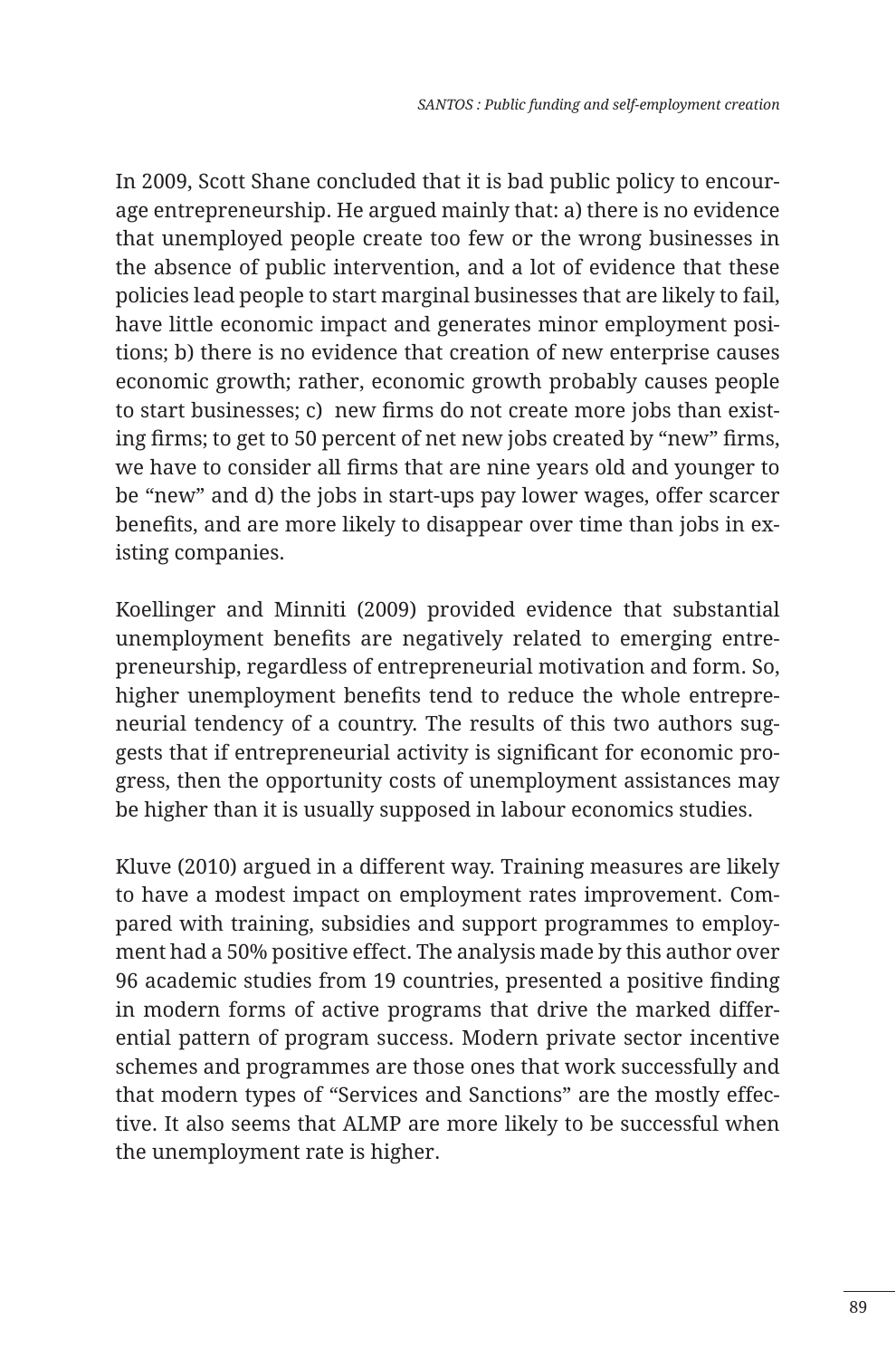Forslund et al. (2011) verified that depending on the phase of the economic cycle (Cueto and Mato, 2006), different measures have different effects. They showed that in periods of recession, the greatest effects are provided by training programmes than other public measures. This same conclusion has been confirmed latter on by Vlandas (2011) and Cho and Honorati (2014).

In the same year, Tokila (2011) studied public support for entrepreneurship in Finland from 1988 up to 2004. For this author, the focus of public supporting measures or policies should be focused to business success instead of to the number of business entries. The main results consider the existence of the deadweight effect (at the project level, deadweight is recognised and defined as the degree to which projects would have been implemented even without public subsidies; thus, deadweight indicates wasted public spending. If a large deadweight effect is observed, then the measure or programme is not efficient). In addition the results show that start-up grants have a positive effect on the duration of self-employment. This deadweight effect decreases the positive effects on outcomes. Tokila (2011) argues that even if ALMP are well planned, deadweight spending is not fully inevitable because the public bodies that grant the subsidies, never has complete information about a firm's development in the absence of those subsidies.

A comprehensive study carried out by ECORYS and IZA in 2012 for the European Commission, and over the 28 member states of European Union, found many disparities among countries. Nevertheless the ALMP related with enterprise creations and self-employment are, in a European Union framework, a small spending class for a specific group, and the public expenditure has not been expanded much during the crisis. An explanation may be that throughout a crisis, unemployed are perhaps more hesitant to start a business. Moreover countries reforms in this particular ALMP for business creation have focused mainly on reducing administrative requirements. So, start-up incentives and self-employment measures seem to be more suitable when there are economy picks up, although then the risk of deadweight loss (Tokila, 2011) is bigger as well.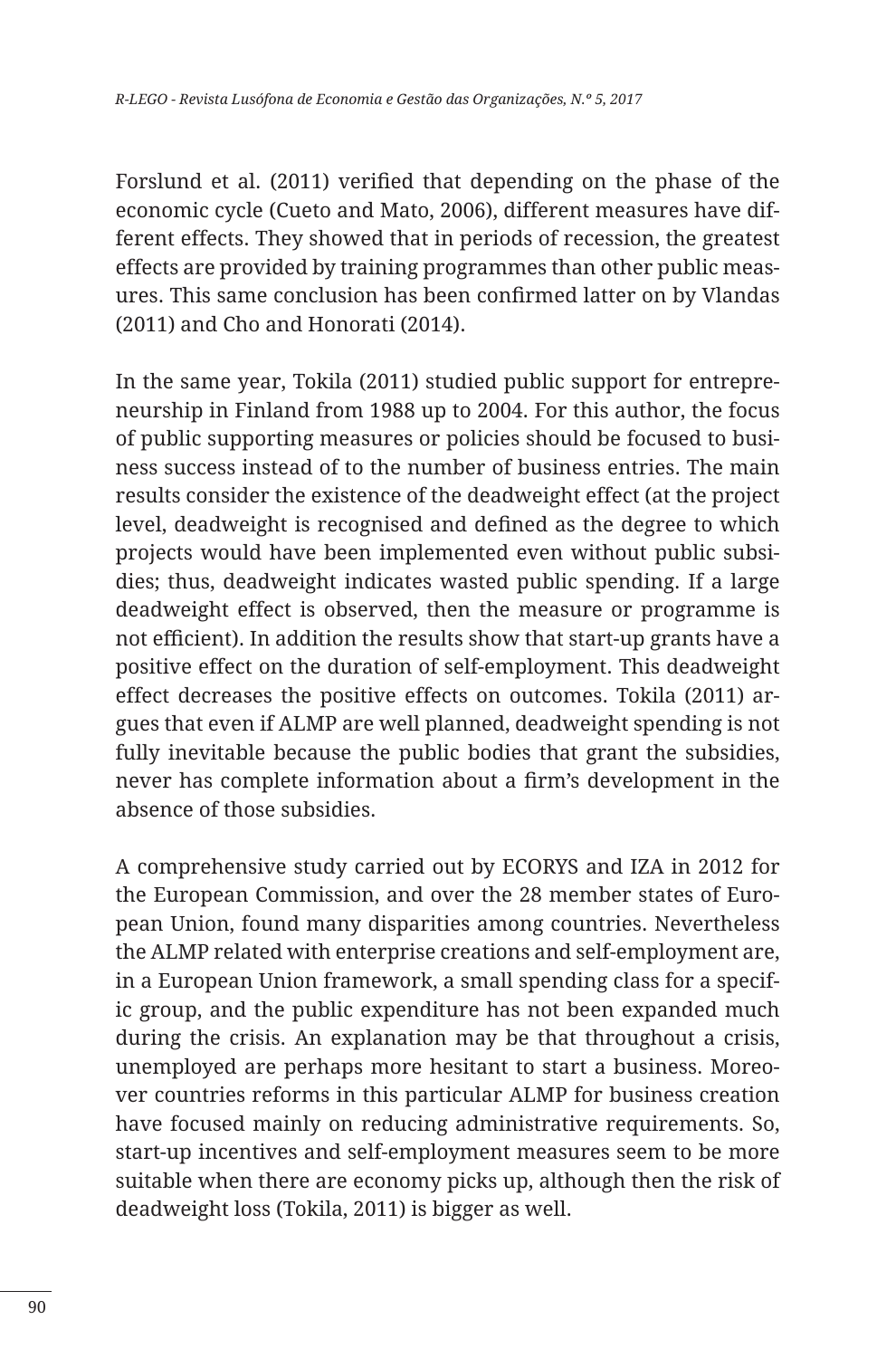The study carried out by Román et al. (2013) established that if public expenditure is considered an ALMP (and start-up public incentives are intended to improve the chances of unemployed people moving back into labour market), they can be considered acceptable tools only in periods of moderate unemployment. In contrast, if such public funds or incentives are considered as an instrument to fight economic recession and high unemployment rates, their effectiveness is dubious at the very least. In other words, public expenditure planned to move the unemployed back into the labour market might be detrimental for employment rights and the social protection of workers as it favours the expansion of atypical forms of employment (that are outside the sphere of labour laws). Therefore, to avoid some unexpected (and undesired) effects, the interaction of diverse macro level institutional factors (i.e., labour market institutions and the business cycle) should be measured when defining the regulatory framework.

More recently Brown and Koettl (2015) take on a study assessing the cost-effectiveness of ALMP. They concluded that ALMP that are designed to create employment perform much better in terms of cost-effectiveness (mainly during economic recoveries), whereby the outsiders' attachment to the labour market is strengthened. Simultaneously, the outflow out of unemployment is supported and labour market persistence is reduced.

Escudero (2015) carried out an empirical analysis that involved an aggregate impact approach over a pooled cross country and time-series database from 31 advanced economies during the period 1985– 2010. The main findings concluded that ALMP matter at the aggregate level. The most positive results were found in: public spending in training, employment incentives, supported employment and rehabilitation and direct job creation. In particular, public spending in start-up incentives or self-employment creation are effective but only in dropping the unemployment rate of both population groups and in improving the employment rate of the overall population.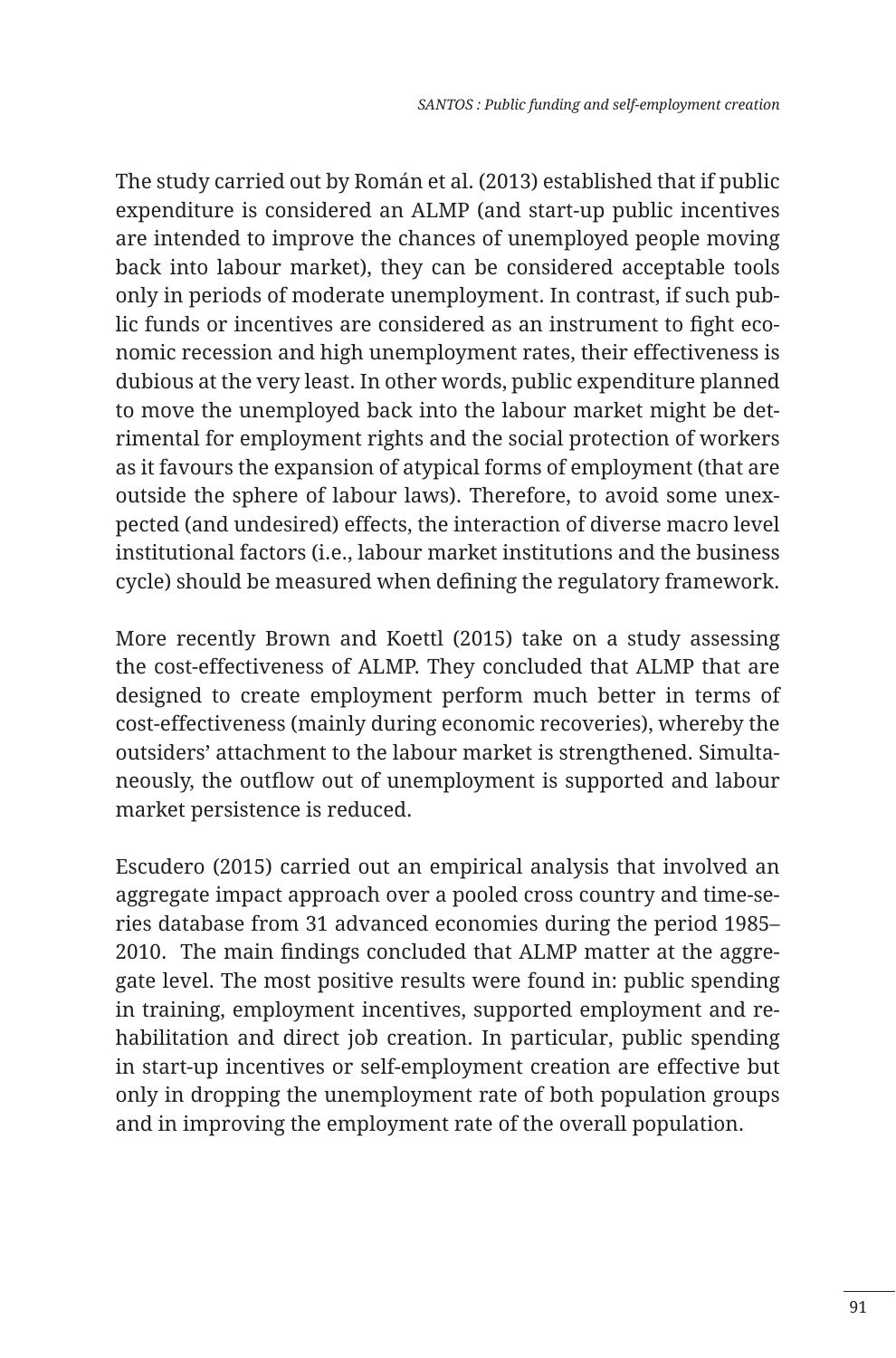## **2. Empirical Analysis**

All political decisions should be grounded in evidence. To avoid changes in policies from one government to another and to overcome repeated political blunders with societal impacts (Fay, 1999) and costs, social policy initiatives should be assembled on evidence-based criteria (Haskins & Baron, 2011), provided by empirical studies.

However it should be acknowledged that when unemployment is high and demand for labour is low, high net impacts from ALMP should not be expected (O'Leary, 2001). Despite this statement the importance of carefully evaluating ALMP should be emphasized, so that public funds can be used efficiently while pursuing the social aim of returning the unemployed to the labour market (O'Leary, 2001).

As stated before this paper aims to provide some figures in order to add a small input to the evidence-based debate on ALMP policy in Portugal. To pursue this aim, the analysis used the data provided by the EUROSTAT Labour Force Survey (LFS) (2015) and the Instituto do Emprego e Formação Profissional (IEFP). The chosen data go from 2005 to 2013; there are no breaks in series and the data cover the crisis peak (2011-2013) in Portugal. In this text, as ALMP is the study object, the choice was made to look at Portuguese public measures that lead to self-employment (promoted by unemployed people) in two merged formats (i.e. self-employment creation measures and business start-up support).This is the dependent variable (Vlandas 2011). As this paper aims to analyse the use of public funds allocated to promote self-employment the public expenditure made by IEFP on this ALMP was set as the independent variable.

#### **2.1. Evolution of Self-employment and Public Expenditure**

The LFS (2015) provides some clear data about the evolution in the total number of self-employed people in Portugal, from 2005 to 2013. Table 1. shows the total of self-employed people in Portugal. Table 2. shows the total of public funds allocated to create new self-employment positions, and the number of new self-employment positions created with the public funds (through IEFP's measures).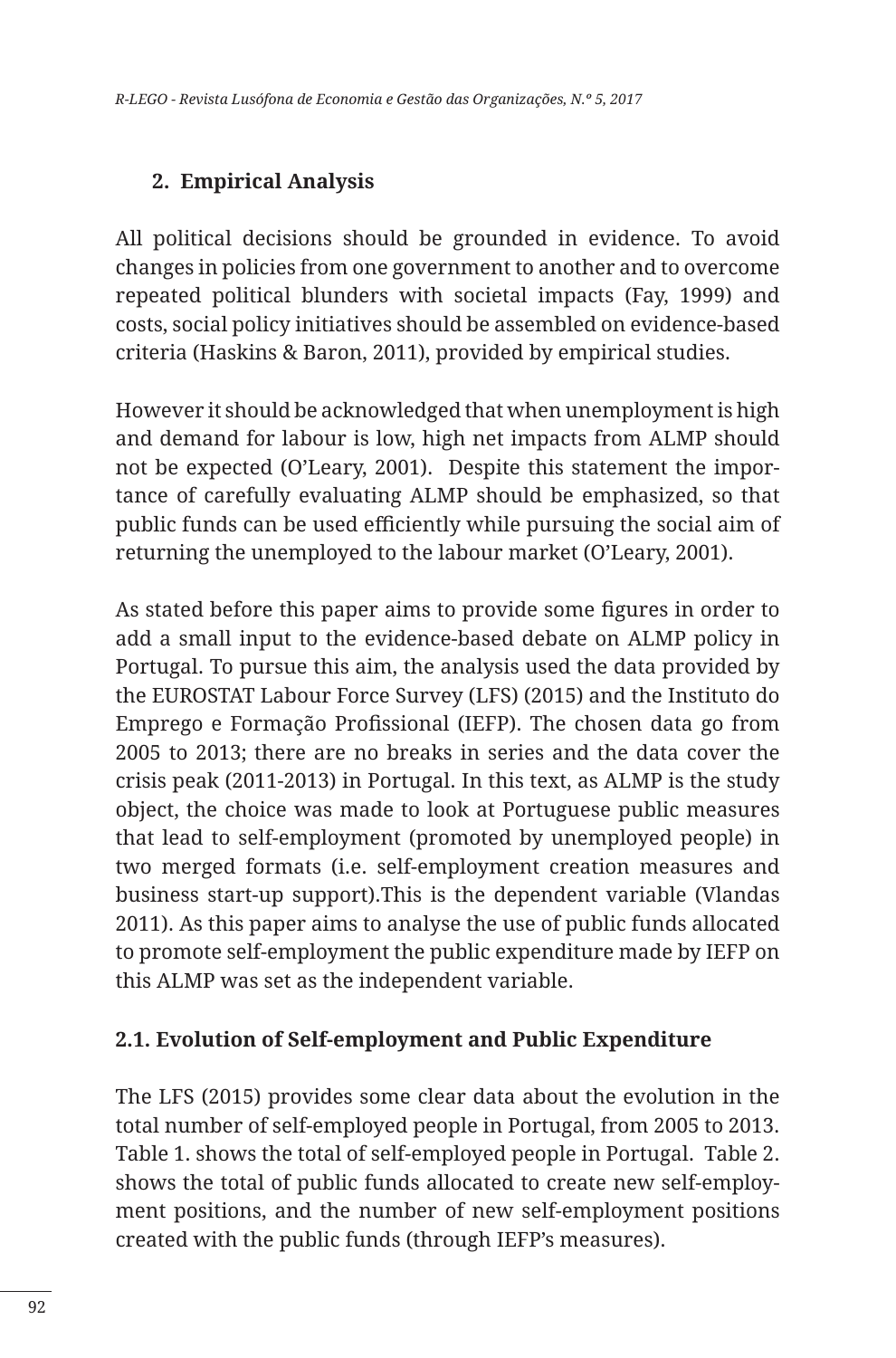At national level (from Table 1. and Graphic 1.) some distinct stages can be identified. From 2005 to 2008 the total number of self-employed Portuguese people remains more or less steady above 900,000, however with some tendency to decline. From 2008 to 2013 the absolute number drops to 700,000 people registered as self-employed, with a more marked decline from 2011 to 2013.

In the same period (2005-2013) Portuguese public expenditure on self-employment creation measures shows a different performance. Table 2. and Graphic 2. shows that from 2005 to 2007 the public funds allocated to self-employment creation measures remained more or less steady at €3.5 M annually. Then an intense decrease was registered from 2007 to 2009, followed by a huge growth in to 2010, to more than €7 M. In the opposite direction, the years 2011 and 2012 registered an deep reduction, to slightly over €1 M, and remained at almost the same value in 2013. Despite the unexpected growth of public expenditure in 2010 and 2011, the number of self-employment positions created still decreased. This might indicate an ineffective use of public funds and/or an also unexpected rise in the effective cost per position created? The phenomenon can be checked in Graphic 3. This shows the evolution of the annual self-employed positions created through IEFP measures and the public expenditure used to achieve it. The evolution follows closely the total of self-employed Portuguese individuals, with the exception of 2009, where the number grows slightly, but in 2010 the decreasing trend returns.

With these figures, some questions arise. Is there any relation between public expenditure and self-employment positions created? Is the creation of self-employment positions due only to public expenditure? Why does an increase in public expenditure not lead to an equivalent growth in self-employment positions creation?

## **2.2. Data Analysis**

There is a clear downward trend in the number of people that chose self-employment as a solution to fight against unemployment. This is a reality for the overall number of people in the country, but also for the unemployed who start their own employment or business.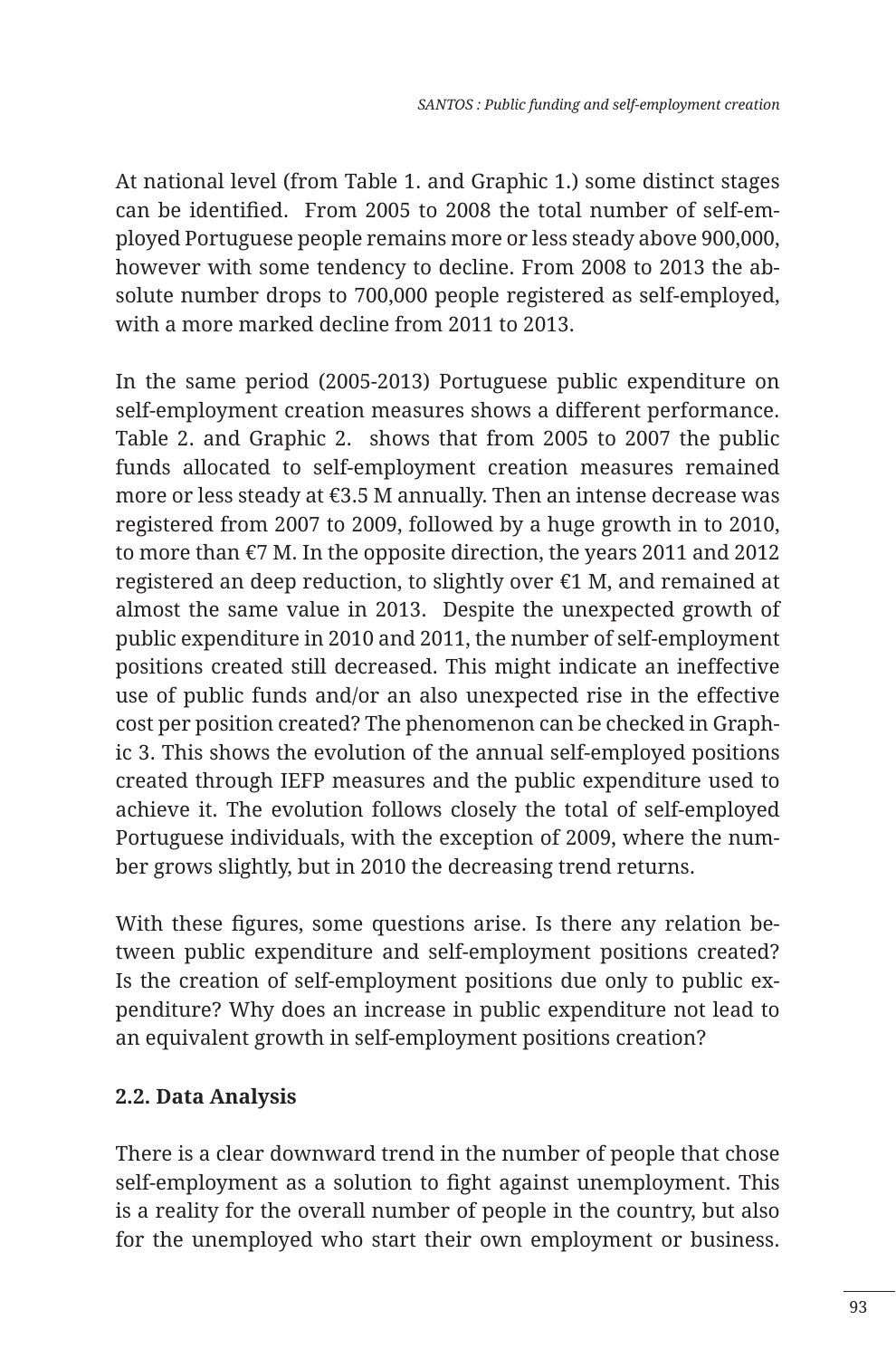Simultaneously, public expenditure in self-employment measures or programmes has been falling since 2010, and in 2013 it represents one third of the 2005 amount and one seventh when compared with 2010.

Considering there are two variables, the first analysis was made based on a scatterplot. The results in Graph 4. shows the dispersion of the values. The trend line displays a two period moving average: the first period a relative linearity and the second a non-linear trend. There are no outliers.

The descriptive statistics for both variables are displayed in Table 3. To check the normality, the Shapiro-Wilk Test was used. As can be seen, the *p* values for both variables (*.531* and *.146*) of the Shapiro-Wilk Test <sup>2</sup> are *> .05*, thus the alternative hypothesis (*Ha*) can be rejected and it can be concluded that the data come from a normal distribution (George & Mallery, 2010). The kurtosis values *(-.807* and *-1.813*) for each of the variables also indicate a normal univariate but flatter (or platykurtic) distribution. <sup>3</sup>

With those confirmations the Pearson product-moment correlation coefficient (Pearson's correlation) was used in order to assess the strength and direction of association that exists between the two variables measured, to determine to what extent the variables are correlated (Field, 2013).

Table 4. shows the results of the Pearson Correlation test. The value of *r* is *.291*. Although technically this is a positive correlation, but the uphill linear relationship between the two variables is weak (Field, 2013). In other words, there is a weak correlation between public expenditure and self-employment creation. The question whether the correlation is real (or statistically significant) was also assessed. Using a α = 0.05<sub>4</sub>, and looking up to  $p$  = .446, it can be concluded that the correlation is not statistically significant (Corty, 2013). The effect size of the correlation is assessed by the coefficient of determinations

<sup>2</sup> *Ho*: The distribution of the data is normal and *Ha*: The distribution of the data is not normal

<sup>3</sup> The values for asymmetry and kurtosis between -2 and +2 are considered acceptable in order to prove normal univariate distribution (George & Mallery, 2010).

<sup>4</sup> Because is the value mostly used in social sciences (Corty, 2013).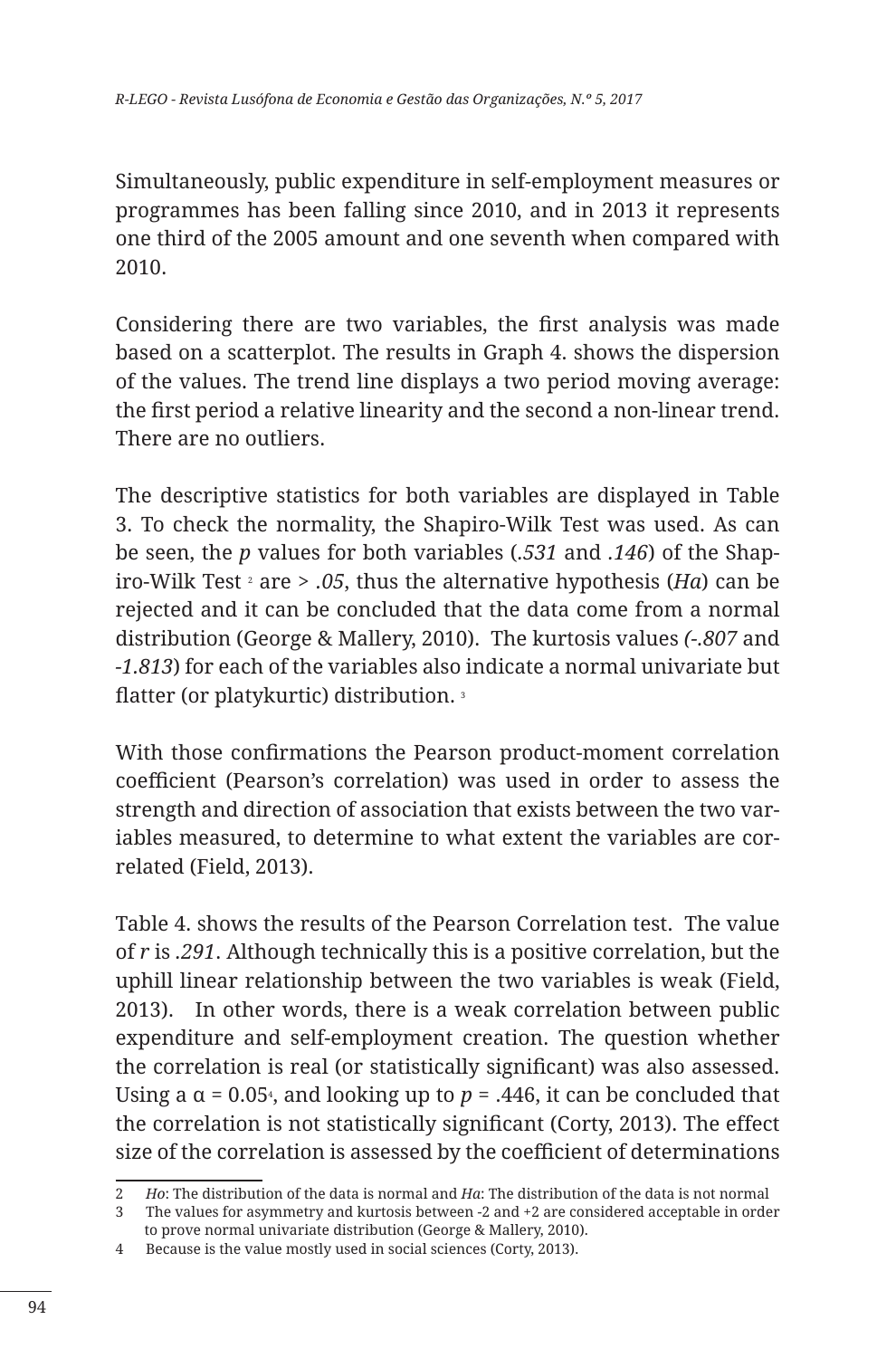(*r2*) and is equal to .*085*. This means that only 8.5% of self-employment creation is explained by public expenditure (conversely, 91.5% of the variation in mean reading scores cannot be explained.) and therefore is most likely explain by other variables.

# **Conclusions**

This paper started by revising the studies, research reports and literature available. The conclusions presented by several authors are not unanimous. There are mainly three sets of inferences. The first presents self-employment creation actions and programmes as activation measures that are helpful to overcome unemployment and to use public funds. The second gatherings the opposite, and shows this ALMP as inefficient, from several points of view, but mainly as a waste of public expenditure. The third set of conclusions is directed to the need to establish more irrefutable studies and to implement additional research.

In the light of these findings, this study starts by analysing the evolution of self-employment creation and the amount of public expenditure over the years.

The first conclusion states that there is a downward trend in the number of people that select self-employment as a response to unemployment. This is a reality for the overall number of people in the country, but also for unemployed people who start their own employment or business. Simultaneously, public expenditure on self-employment measure or programmes has been is dropping since 2010 and in 2013 was one third of the 2005 amount and one seventh when compared with 2010.

The second conclusion addresses the apparent absence of, or weak, linear correlation between the two variables. This may possibly indicate an inefficiency of public funds usage, as argued by Heckman, Lalonde & Smith (1999) and Pfeiffer & Reize (2000). In other words, the statistical results may indicate that public funds are slightly responsible for the self-employment creation positions and perhaps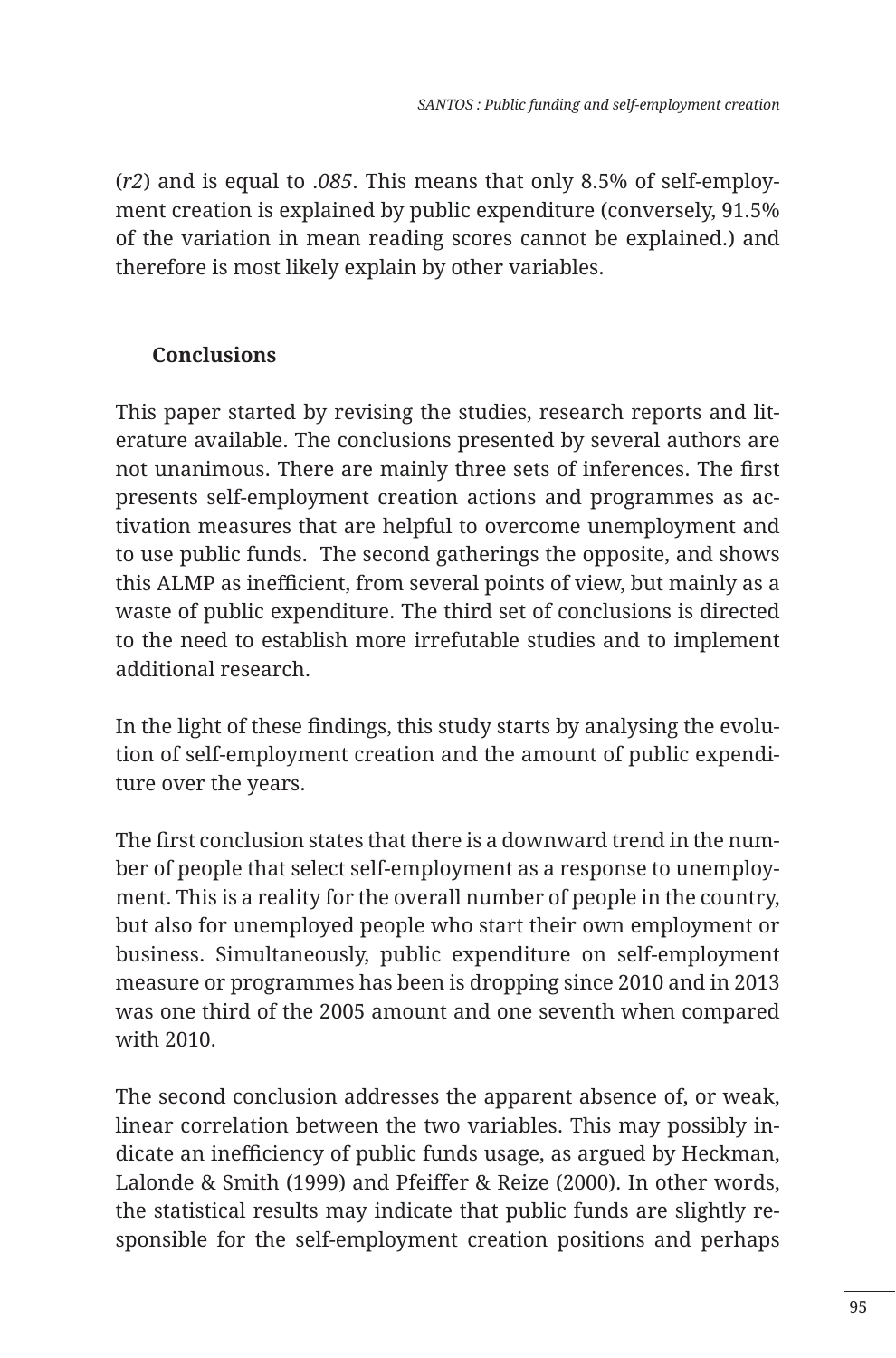there are other variables that explain the phenomenon, such as, for instance, better economic performance (Shane, 2009). It is possible also that we are facing a deadweight effect (Tokila, 2011). Thus, it is also likely that the opportunity cost associate with public funds allocated to self-employment creation measures (with the format they are planned nowadays), would be better used, for instance, in job creation measures (Estevão, 2003) as well in counselling, subsidies for employment in the private sector or training (Martin and Grubb, 2001).

Furthermore the statistical results may show that these findings follow closely the conclusion of Román, Congregado & Millán (2013), which established that public incentives for self-employment can be considered acceptable tools only in periods of modest unemployment, which is not the case in the period studied (2005-2013), as it was in fact a period of resilient and raising unemployment rates.

Finally, more comprehensive studies and evaluations are needed to assess in depth if the use of public funds to promote self-employment is a major ALMP or should become a fringe or a residual measure.

#### **Acknowledgements**

To Mantas Sekmokas, for the valuable comments and remarks on the technical and statistical issues. To Paul Holdsworth and William O'Keeffe for the language reviews and for the very helpful and supportive notes.

#### **References**

Albiol, J., Diaz-Serrano, L. & Teruel, M. (2015). Is Self-employment a Way to Escape from Skill Mismatches? *IZA Discussion Papers Series*. No. 9008. Bonn, Germany.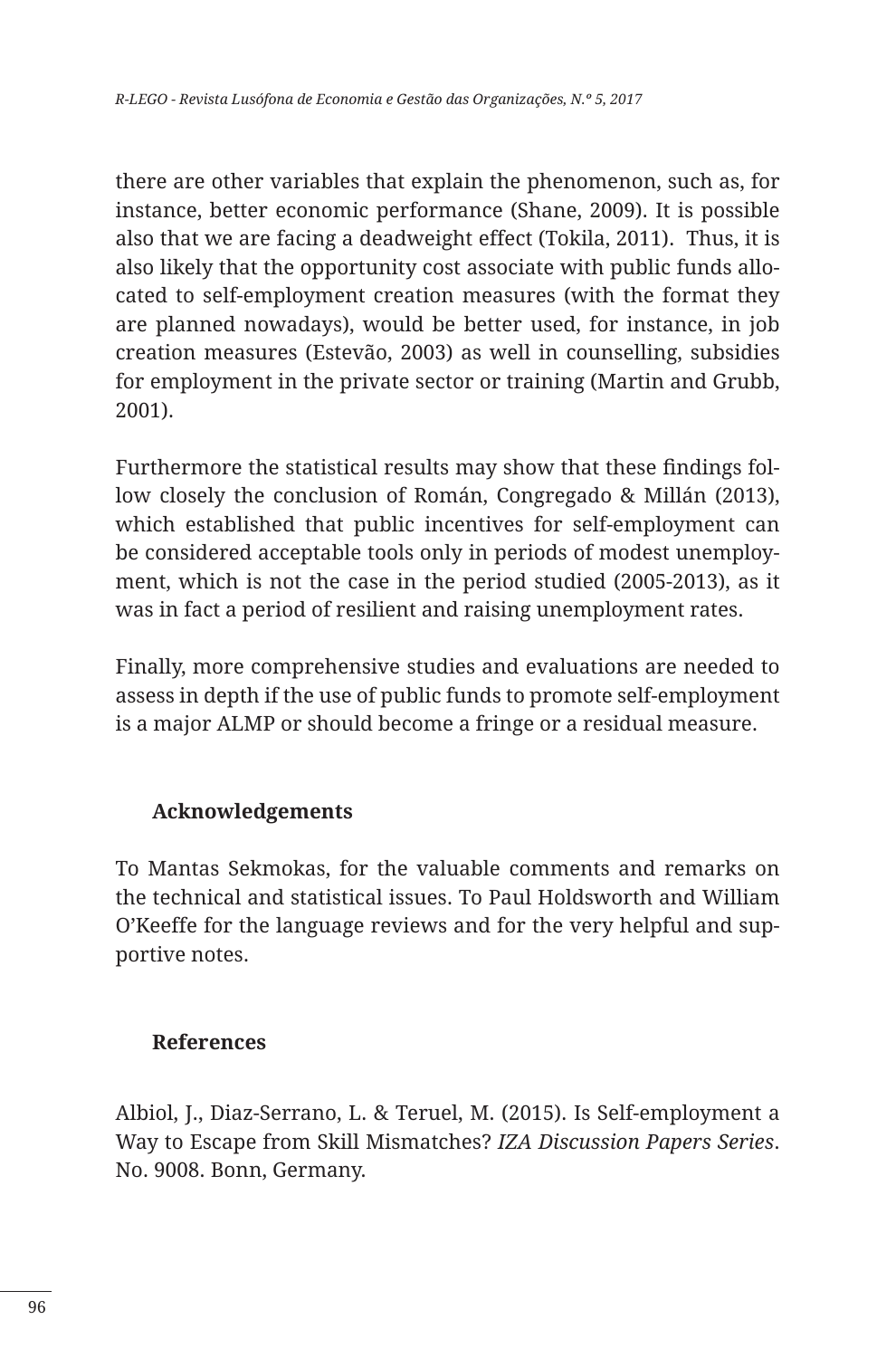Atherton, A. (2006). Should government be stimulating start-ups? An assessment of the scope for public intervention in new venture formation. *Journal of Environment and Planning C: Government and Policy* 2006, volume 24, pp 21-36.

Baumgartner, H. & Caliendo, M. (2007). Turning Unemployment into Self-Employment: Effectiveness and Efficiency of Two Start-Up Programmes. *IZA Discussion Papers Series*. IZA DP No. 2660. Germany: Bonn.

Brown,A. & Koettl J.(2015), Active labor market programs – employment gain or fiscal drain? *IZA Journal of Labor Economics* (2015) 4:12 DOI 10.1186/s40172-015-0025-5

Calmfors, L., Forslund A. & Hemstrom M. (2002) Does active labour market policy work? Lessons from Swedish experiences, *Swedish Economic Policy Review* 8 (2), pp. 61-124.

Card, D., Kluve J. & Weber A. (2010), Active Labour Market Policy Evaluations: a Meta-Analysis. *Economic Journal*, 120 (November), pp. 452-477.

Cho, Y. & Honorati, M. (2014). Entrepreneurship Programs in Developing Countries: A Meta Regression Analysis. *Labour Economics* 28 (C). pp. 110‐130.

Corty, E.W. (2013). *Using and Interpreting Statistics. A Practical Text for the Behavioural, Social and Health Sciences*. Second Edition . Worth Publishers.

Cueto B. & Mato J. (2006) An analysis of selfemployment subsidies with duration models, *Applied Economics*, 38:1, 23-32, DOI: 10.1080/00036840500367542

Estevão, M. (2003). Do Active Labor Market Policies Increase Employment? *IMF Working Papers*. WP/03/234. Ed. International Monetary Fund / European Department.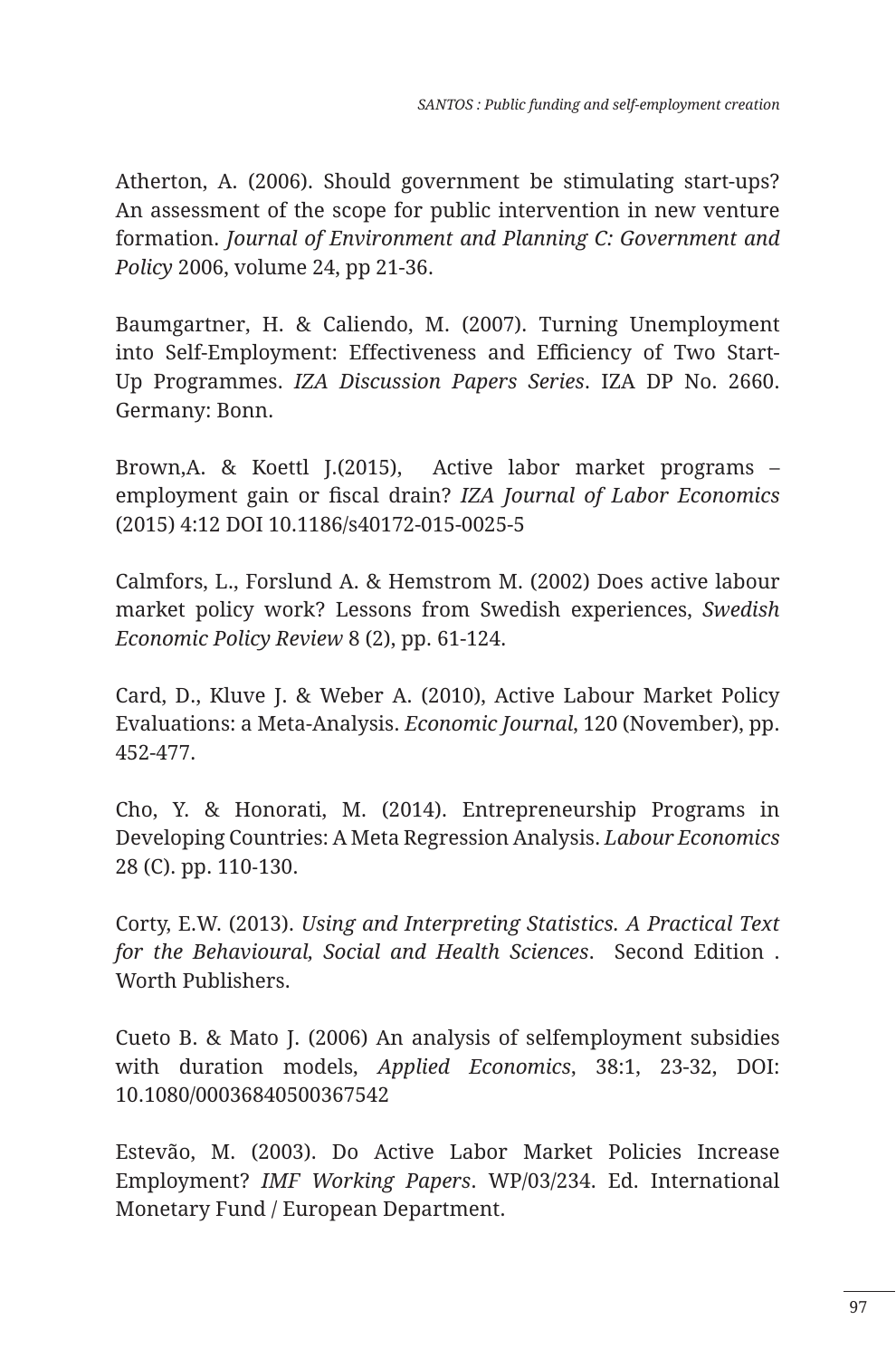Eurostat (2015, August, 31). Labour Force Survey (LFS). Retrieved from: http://ec.europa.eu/eurostat/web/products-statistical-workingpapers/-/KS-TC-15-003

Fay, R. G. (1996), Enhancing the Effectiveness of Active Labour Market Policies: Evidence from Programme Evaluations in OECD Countries, *OECD Labour Market and Social Policy Occasional Papers*, No. 18, OECD Publishing, Paris. DOI: http://dx.doi.org/10.1787/560806166428

Field, A. (2013). *Discovering Statistics using IBM SPSS Statistics – 3th edition*. Sage Publications. London.

Forslund, A., P. Fredriksson & J. Vikstrom (2011), What active labour market policy works in a recession? *Institute for Labour Market Policy Evaluation Working Papers.* 2011:2, Uppsala, January.

George, D., & Mallery, M. (2010). *SPSS for Windows Step by Step: A Simple Guide and Reference*, 17.0 update (10th ed.) Boston: Pearson.

Haskins, R. & Baron, J. (2011). Part 6.The Obama Administration's evidence-based social policy initiatives: an overview. In NESTA (2011).*Evidence for Social Policy and Practice. Perspectives on how research and evidence can influence decision making in public services*. Uk. London.

Heckman, J.J., R.J. Lalonde & J.A. Smith, (1999), "The economics and econometrics of active labor market programs", in O. Ashenfelter & D. Card (eds.), *Handbook of Labor Economics*, Vol. 3A, Amsterdam and New York: Elsevier, pp. 1865-2095.

Henrekson, M. (2005). Entrepreneurship: a weak link in the welfare state?. *Journal of Industrial and Corporate Change*. Volume 14, Number 3. pp. 437-467.

Jovan, Z. & Jonel, S. (2011), Reviewing development of active labour market policies and the evaluation techniques. *MPRA Munich Personal RePEc Archive.* MPRA Paper No. 35282, Retrieved at: https:// mpra.ub.uni-muenchen.de/35282/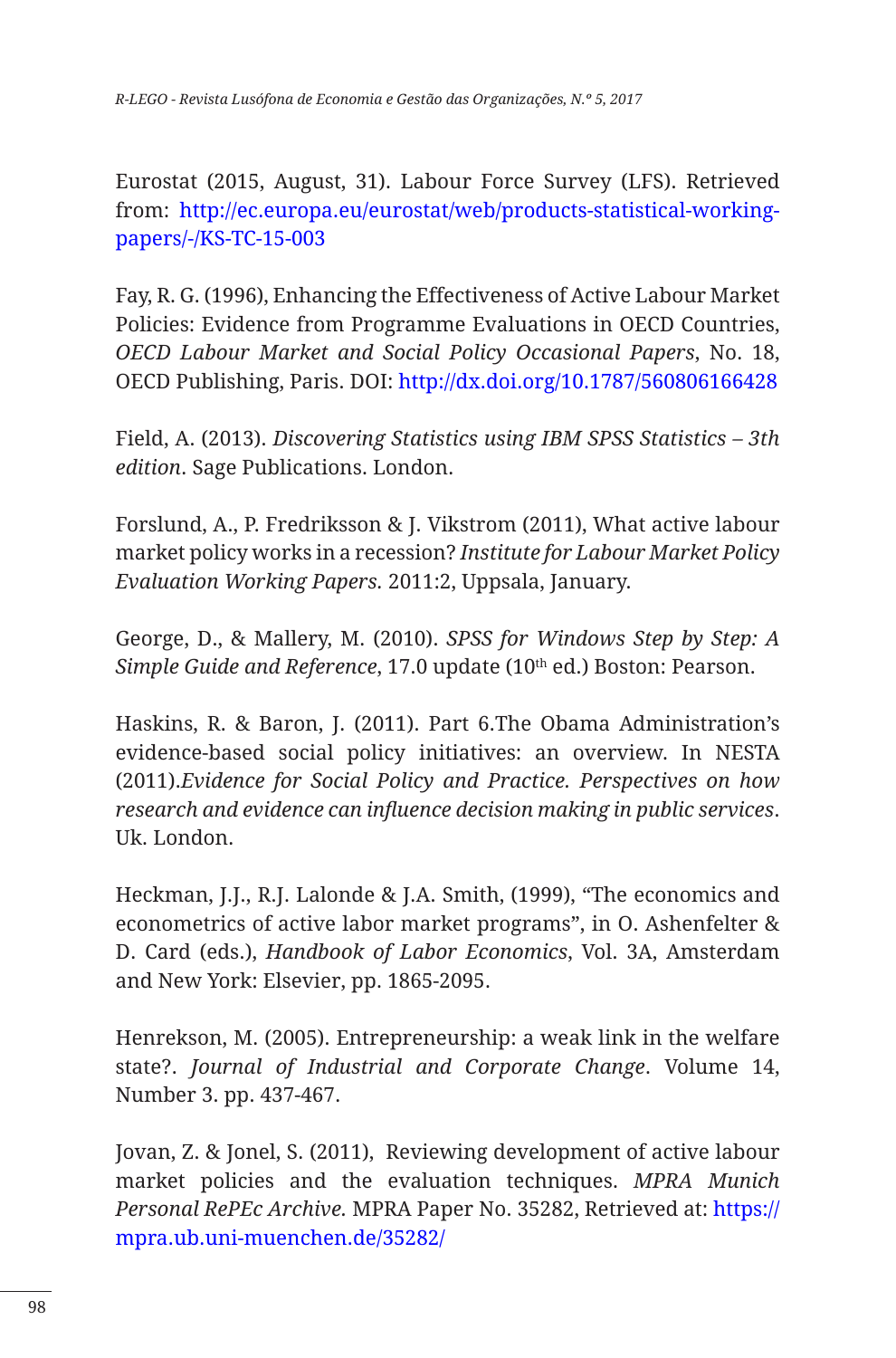Kluve, J.(2010), The effectiveness of European active labour market programs, *Labour Economics* (2010), doi:10.1016/j.labeco.2010.02.004

Koellinger, P. & Minniti, M. (2009), Unemployment benefits crowd out nascent entrepreneurial activity. *Economics Letters* 103 (2009). pp 96–98.

Martin, J. P. (2014), Activation and Active Labour Market Policies in OECD Countries: Stylized Facts and Evidence on their Effectiveness. *IZA Policy Papers Serie*s, IZA Policy Paper No. 84. Retrieved at: www. iza.org

Martin, J.P., and D. Grubb, (2001), "What Works Among Active Labour Market Policies: Evidence from OECD Countries' Experiences", *Swedish Economic Policy Review*, Fall,Vol. 8, No. 2, pp. 9-60.

OECD (1998). *Fostering entrepreneurship*. Ed OECD. Paris.

OECD (2015), *Employment Outlook 2015*. Ed. OECD, Paris. Retrieved at: http://www.oecd.org/els/oecd-employment-outlook-19991266.htm

OECD/European Union (2015), *The Missing Entrepreneurs 2015: Policies for Self-employment and Entrepreneurship*, OECD Publishing, Paris. Retrieved at: http://dx.doi.org/10.1787/9789264226418-en

O'Leary, C. J. (2001). Evaluating Active Labor Market Programs in Transition Economies. Presented at *Active Labor Market Programs: Improvement of Effectiveness Conference*, Moscow, Russian Federation, September. Retrieved at: http://research.upjohn.org/confpapers/35

Parker, S. & Robson, M. (2004). Explaining International Variations in Self-Employment: Evidence from a Panel of OECD Countries. *Southern Economic Journal*, Vol. 71, No. 2 (Oct., 2004), pp. 287-301

Pfeiffer, F. & Reize F. (2000), Business start-ups by the unemployed — an econometric analysis based on firm data. *Labour Economics*.7 2000. pp. 629–663.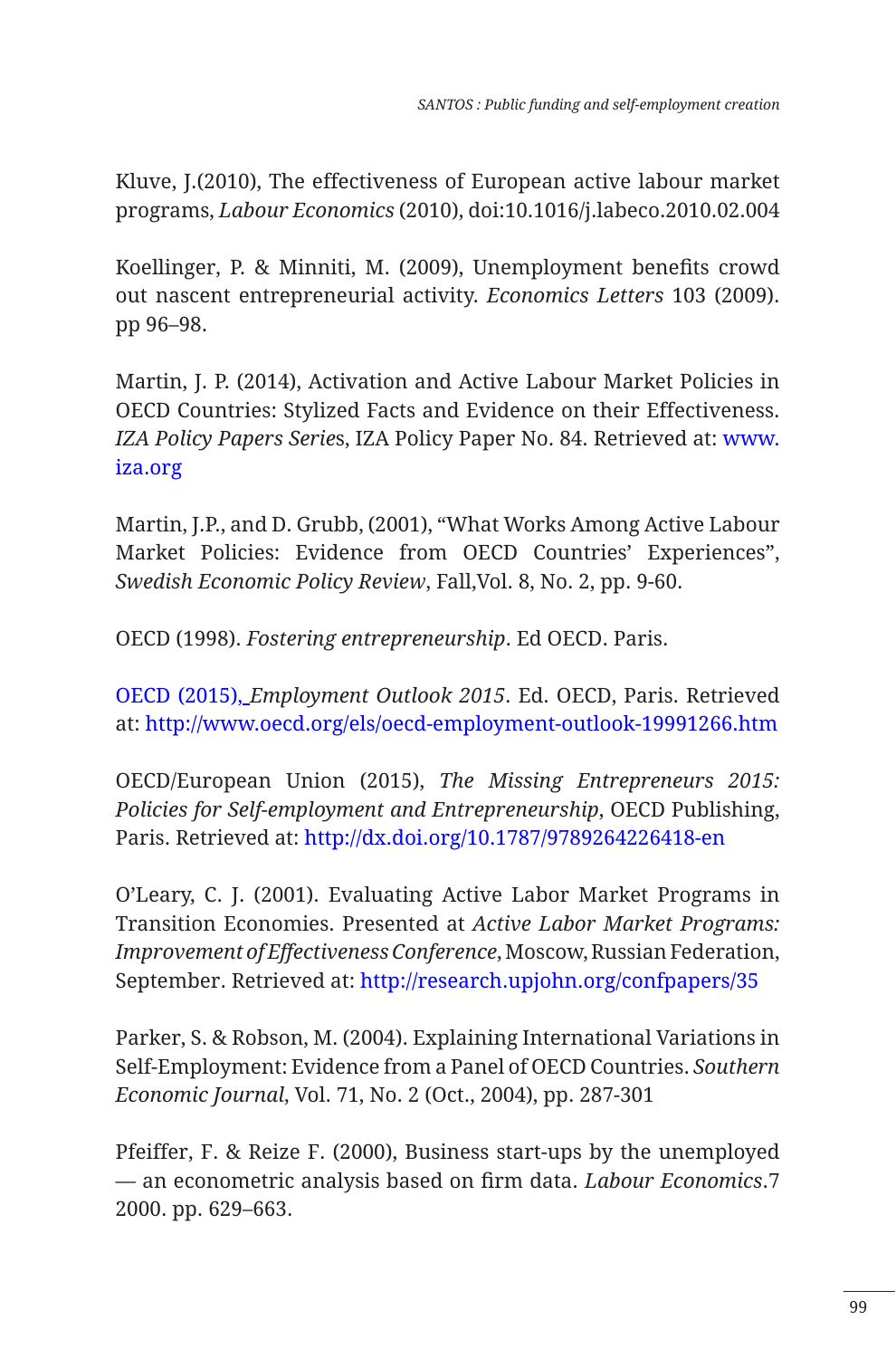Román, C., Congregado, E. & Millán J. (2013). Start-up incentives: Entrepreneurship policy or active labour market programme? *Journal of Business Venturing*. Number 28 (2013), pp. 151–175

Shane, S. (2009). Why encouraging more people to become entrepreneurs is bad public policy. *Small Business Economics Revue*. Number 33. pp. 141-149.

Tokila, A. (2011), *Econometric studies of public support to entrepreneurship*. Ed.University of Jyväskylä, School of Business and Economics. Jyväskylä, Finland.

Vlandas, T. (2011). The dependent variable problem in quantitative studies of Active Labour Market Programmes. Uncovering hidden dynamics? *Working Papers on the Reconciliation of Work and Welfare in Europe*. REC-WP 03/2011. RECWOWE Publication, Dissemination and Dialogue Centre, Edinburgh

Table 1. Total Self Employed Individuals in Portugal (2005-2013)

|                                                      | 2005 | 2006  | 2007 | 2008  | 2009  | 2010  | 2011  | 2012 | 2013  |
|------------------------------------------------------|------|-------|------|-------|-------|-------|-------|------|-------|
| Total Self emploved Individuals in Portugal (x 1000) | 953  | 911.1 | 913  | 908.1 | 870.3 | 811.3 | 746.9 |      | 710.3 |

Source: EUROSTAT/Labour Force Survey

Table 2. Total Public Expenditure in IEFP's Self Employment Creation Measures and Self Employed Positions Created Through IEFP Measures (2005-2013)

|      | 2005 | 2006 | 2007 | 2008 | 2009 | 2010 2011         |           | 2012 | 2013 |                                                                                       |
|------|------|------|------|------|------|-------------------|-----------|------|------|---------------------------------------------------------------------------------------|
|      | 3,64 |      |      |      | 2,54 | 7.07 <sub>1</sub> | 5.17      | 1,29 |      | 1.14 Total Public Expenditure in IEFP's Self Employment Creation Measures (Million €) |
| 8553 |      | 9846 | 9519 | 6472 | 8847 |                   | 6670 3832 | 2886 |      | 2848 Selfemployed Positions Created trough IEFP Measures (Public Expenditure)         |

Source: EUROSTAT/Labour Force Survey and IEFP data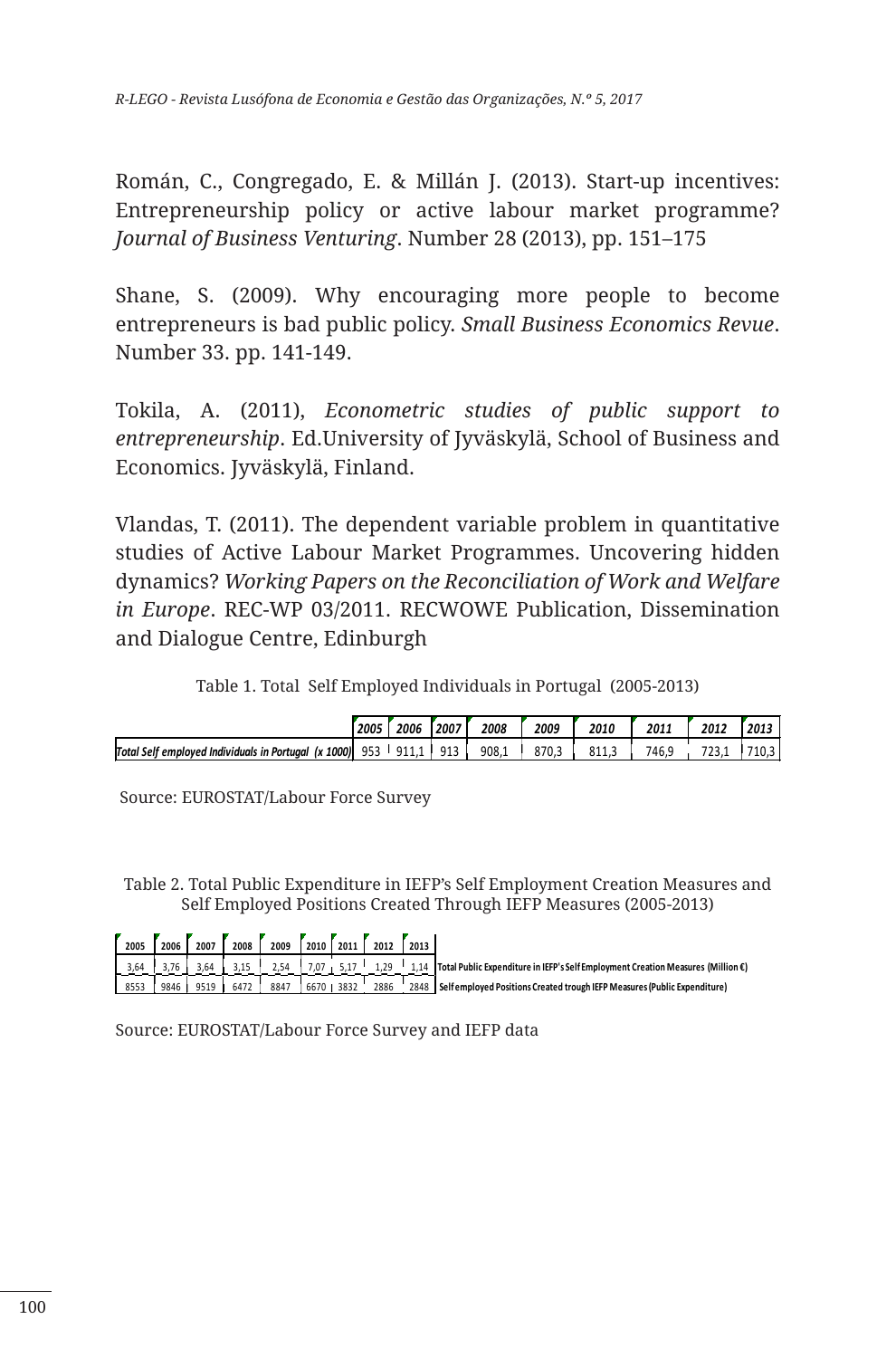|                                     |               | $x =$ Public Expenditure $ y  =$ Self Employed IEFP |
|-------------------------------------|---------------|-----------------------------------------------------|
| <b>Mean</b>                         | 3.488.889     | 6.608                                               |
| Stand. Deviation                    | 1.841.782     | 2.816.783                                           |
| <b>Variance</b>                     | 3.392.161.111 | 7.934.263.861                                       |
| Kurtosis                            | $-0.807$      | $-1.813$                                            |
| Shapiro-Wilk statistic W            | 0.935         | 0.877                                               |
| Shapiro-Wilk p-value                | 0.531         | 0.146                                               |
| Critical value of W (5% sig.level): | 0.829         | 0.829                                               |

Table 3. Descriptive Statistics

#### Table 4. Pearson Product Moment Correlation

| <b>Pearson Product Moment Correlation - Ungrouped Data</b> |                                                                |                      |  |  |  |  |  |
|------------------------------------------------------------|----------------------------------------------------------------|----------------------|--|--|--|--|--|
| <b>Statistic</b>                                           | Variable $X =$ Public Expenditure Variable $Y =$ Self-employed |                      |  |  |  |  |  |
| Mean                                                       | 348.888.888.888.889                                            | 660.811.111.111.111  |  |  |  |  |  |
| <b>Biased Variance</b>                                     | 3015254320987.65                                               | 705.267.898.765.432  |  |  |  |  |  |
| <b>Biased Standard Deviation</b>                           | 173.644.876.716.466                                            | 1265.568.804.411.481 |  |  |  |  |  |
| Covariance                                                 | 151.306.638.888.889                                            |                      |  |  |  |  |  |
| <b>Correlation R</b>                                       | 0.291                                                          |                      |  |  |  |  |  |
| Determination R <sup>2</sup>                               | 0,09                                                           |                      |  |  |  |  |  |
| <b>T-Test</b>                                              | 0.806                                                          |                      |  |  |  |  |  |
| p-value (2 sided)                                          | 0.446                                                          |                      |  |  |  |  |  |
| p-value (1 sided)                                          | 0,22                                                           |                      |  |  |  |  |  |
| 95% CI of Correlation                                      | $[-0.461, 0.800]$                                              |                      |  |  |  |  |  |
| <b>Degrees of Freedom</b>                                  | 7                                                              |                      |  |  |  |  |  |
| <b>Number of Observations</b>                              | l 9                                                            |                      |  |  |  |  |  |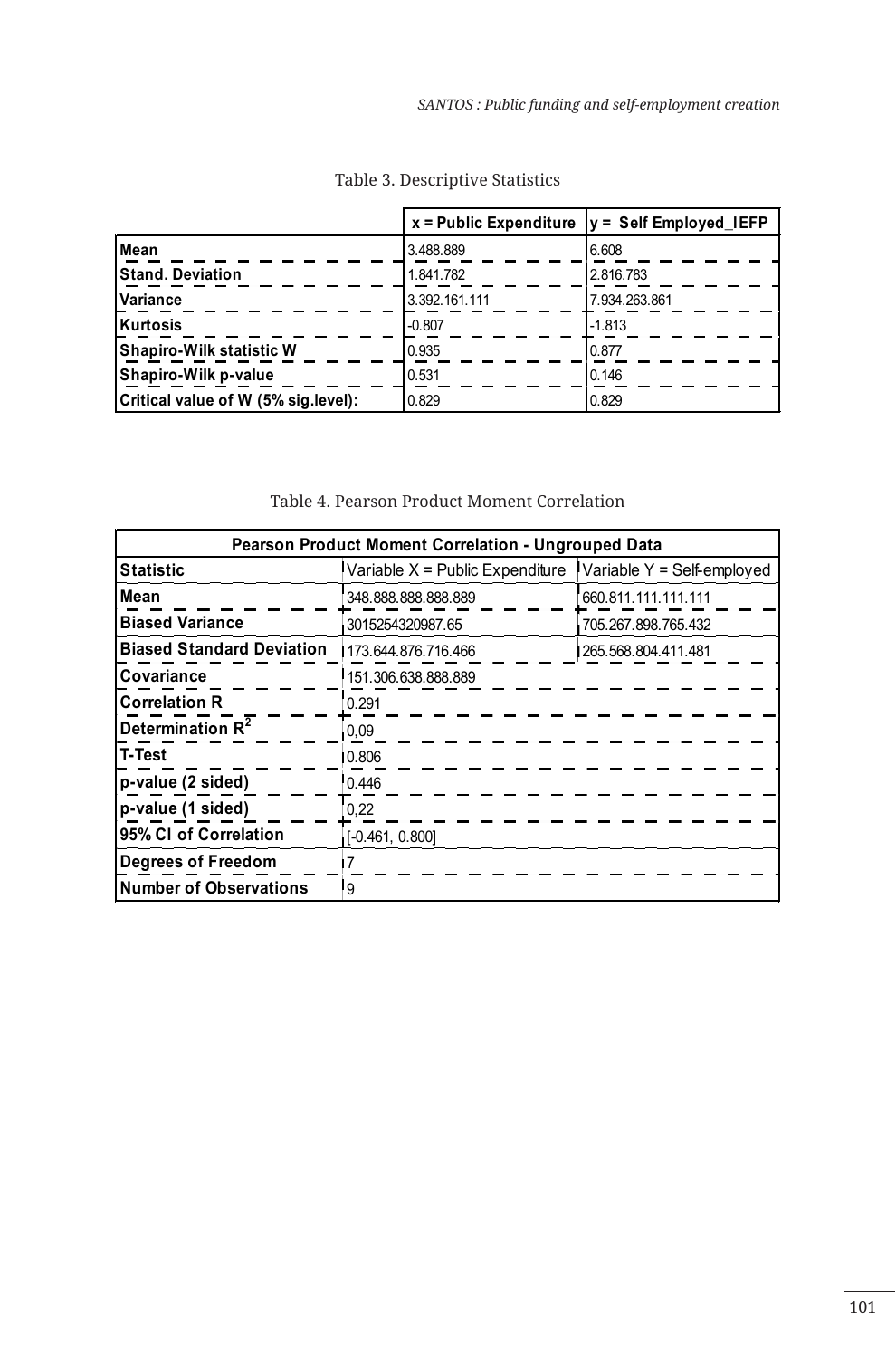

Graphic 1. Total Self Employed In Portugal (2005-2013)

Source: Own calculations using EUROSTAT/Labour Force Survey data





Source: Own calculations using EUROSTAT/Labour Force Survey data